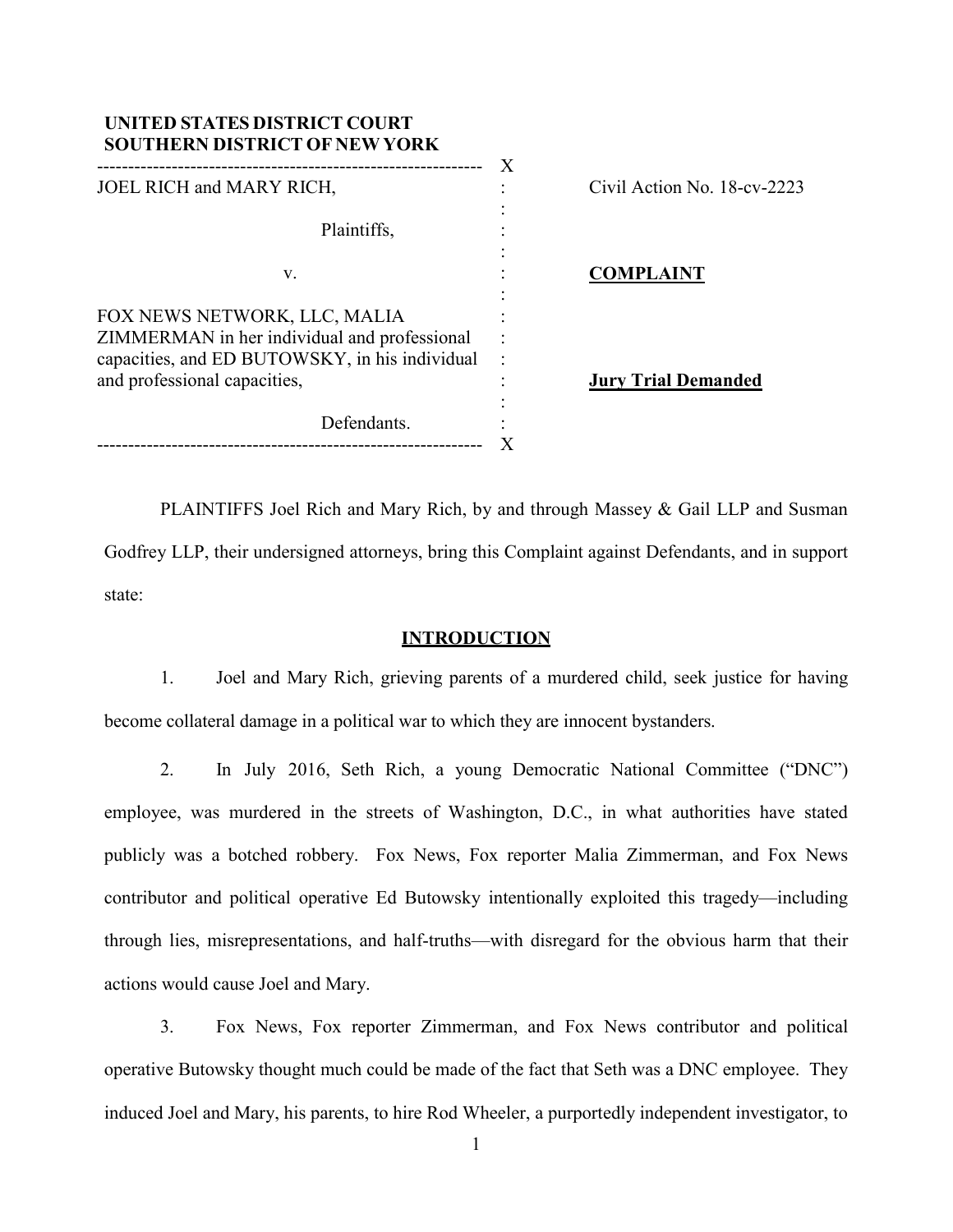help "solve" their son's murder. Defendants worked with Wheeler to pursue and develop a fiction that Seth had leaked thousands of DNC emails to WikiLeaks. And they published, republished, and publicized the sham story—which they knew would be covered again and again, and republished, here and around the world—painting Joel and Mary's son as a criminal and a traitor to the United States.

4. Defendants also intentionally made it appear that Joel and Mary were involved in and confirmed the substance of this smear campaign.

5. Defendants' actions have precipitated broad outrage, regardless of political affiliation, including from internal Fox personnel and Fox advertisers. Defendants' conduct was extreme and outrageous.

6. Joel and Mary bring this case to hold Fox News, Fox reporter Zimmerman, and Fox News contributor and political operative Butowsky accountable. They seek to help prevent similar malicious and reckless conduct to protect future innocent victims from similarly becoming political fodder.

### **JURISDICTION AND VENUE**

7. The Court has subject matter jurisdiction over this action pursuant to 28 U.S.C. § 1332(a). Plaintiffs Joel and Mary Rich are citizens of the State of Nebraska and: (i) Defendant Fox News Network LLC ("Fox" or "Fox News") is a Delaware corporation with its principal place of business in New York City, New York. Fox News is wholly owned by Fox Television Stations, Inc., which is a Delaware corporation with its principal place of business in Los Angeles, California; (ii) Defendant Malia Zimmerman is a citizen of the State of California; and (iii) Defendant Ed Butowsky is a citizen of the State of Texas. The amount in controversy, exclusive of costs and interest, is in excess of \$75,000.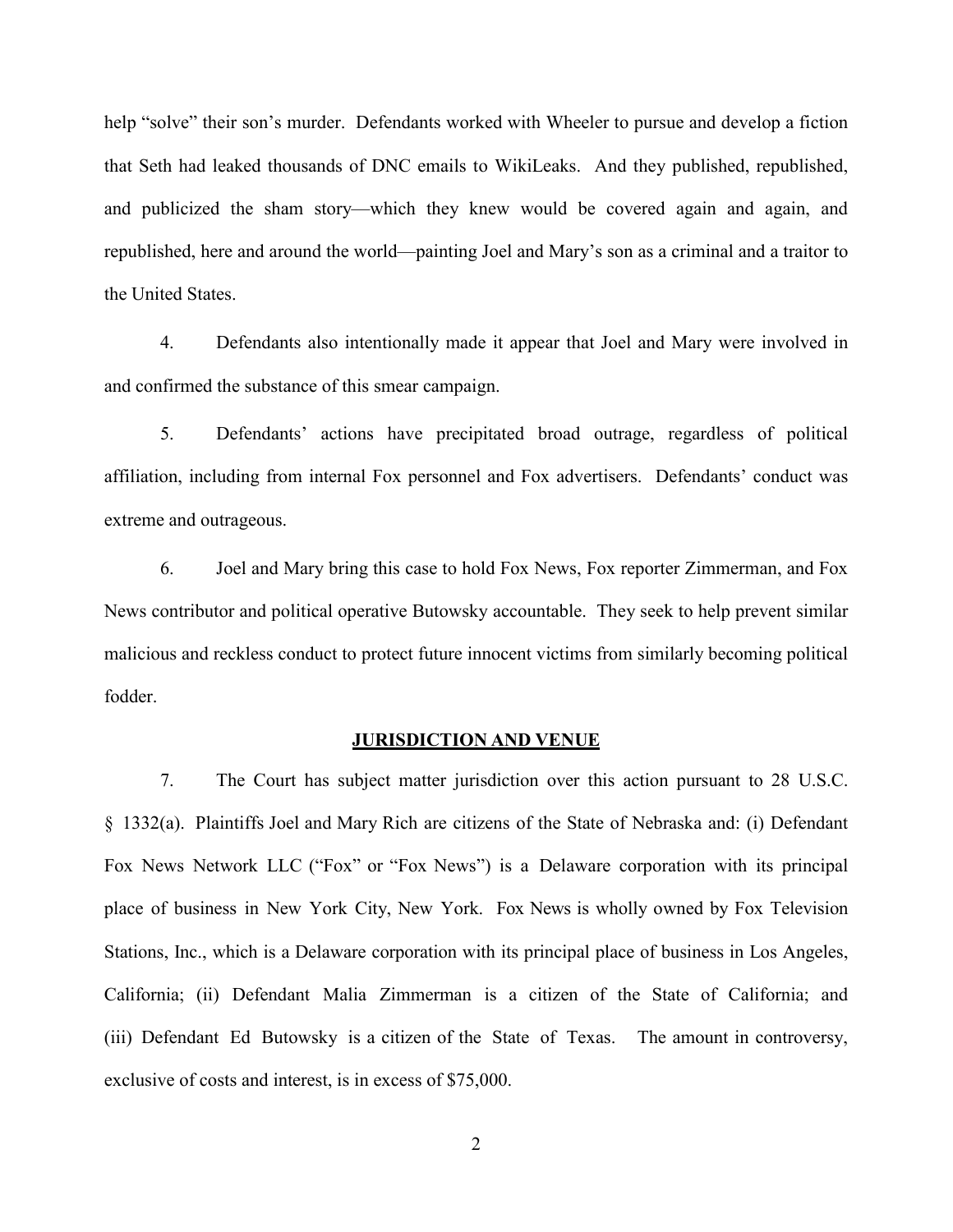8. Venue is proper in this district pursuant to 28 U.S.C. § 1391(b) because a substantial part of the events or omissions giving rise to this action occurred in this district. Fox News participated in the scheme and directed the activities of Defendant Zimmerman from New York, and published key articles and broadcast substantial, related television content from New York. Fox News also acted with the assistance of Fox's employees and agents, Defendants Zimmerman and Butowsky, in New York. Most, if not all, of Fox News's decisions were also made in New York and communicated from the state.

#### **PARTIES**

9. Plaintiffs Joel Rich and Mary Rich are Seth's parents. Joel and Mary are citizens of Nebraska and reside in Omaha, Nebraska.

10. Defendant Fox News Network, LLC is a limited liability company duly organized and existing under and by virtue of the laws of the State of Delaware. It has its principal place of business at 1211 Avenue of the Americas, New York, New York.

11. Defendant Malia Zimmerman is a citizen of California. Zimmerman is and at all relevant times was an investigative reporter and an employee of Fox News Network, LLC.

12. Defendant Ed Butowsky is a citizen of Texas. Butowsky is a frequent contributor on Fox News and Fox Business News in New York. [1](#page-2-0)

#### **FACTS**

## **I. Seth Rich.**

13. Seth was one of Joel and Mary's two children.

<span id="page-2-0"></span><sup>&</sup>lt;sup>1</sup> Butowsky has also appeared on Varney and Co., Closing Bell, Your World with Neil Cavuto, America Live with Megyn Kelly, the Willis Report, and America's News HQ, as well as TheBlaze TV with Glenn Beck. *See* Ed Butowsky's Official Website, Ed Butowsky, <http://www.edbutowsky.com/ed-butowsky/> (last visited Mar. 13, 2018).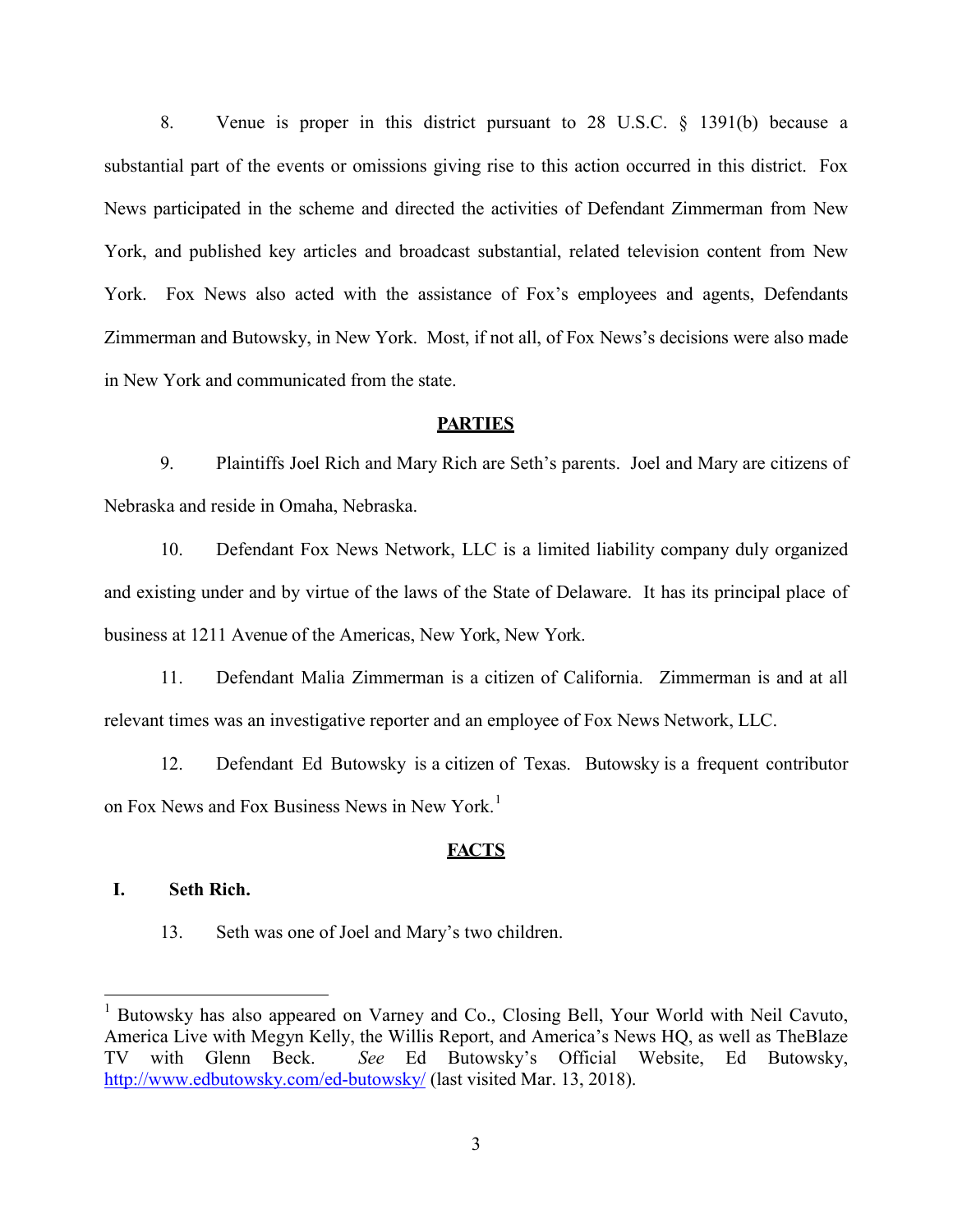14. He was a 2011 graduate of Creighton University, where he majored in political science.

15. Seth moved to Washington, D.C. in 2012, and was twenty-seven years old on July 10, 2016, when he was murdered.

16. He was shot at approximately 4:20 a.m. in his Northwest Washington, D.C. neighborhood.

17. The D.C. Metropolitan Police Department ("MPD") has identified no suspects, witnesses, or possible motives. MPD's working theory was and is that the murder was a botched robbery.

#### **II. Russia Hacks the DNC's Emails and WikiLeaks Publishes Them.**

18. One month earlier, on June 14, 2016, the *Washington Post* reported that two groups working for the Russian government had accessed the DNC's computer network and were monitoring the DNC's emails and chat communications (the "DNC hack").

19. On July 22, 2016, WikiLeaks published more than 44,000 DNC emails by posting them on a WikiLeaks website.

20. The FBI announced its investigation into the DNC hack shortly thereafter.

21. On October 7, 2016, the Department of Homeland Security released a Statement that the U.S. intelligence community concluded that Russia was responsible for the DNC hack and subsequent distribution via WikiLeaks. The Statement provided, in relevant part, that the United States was "confident that the Russian Government directed the recent compromises of e-mails from US persons and institutions, including from US political organizations" and "[t]he recent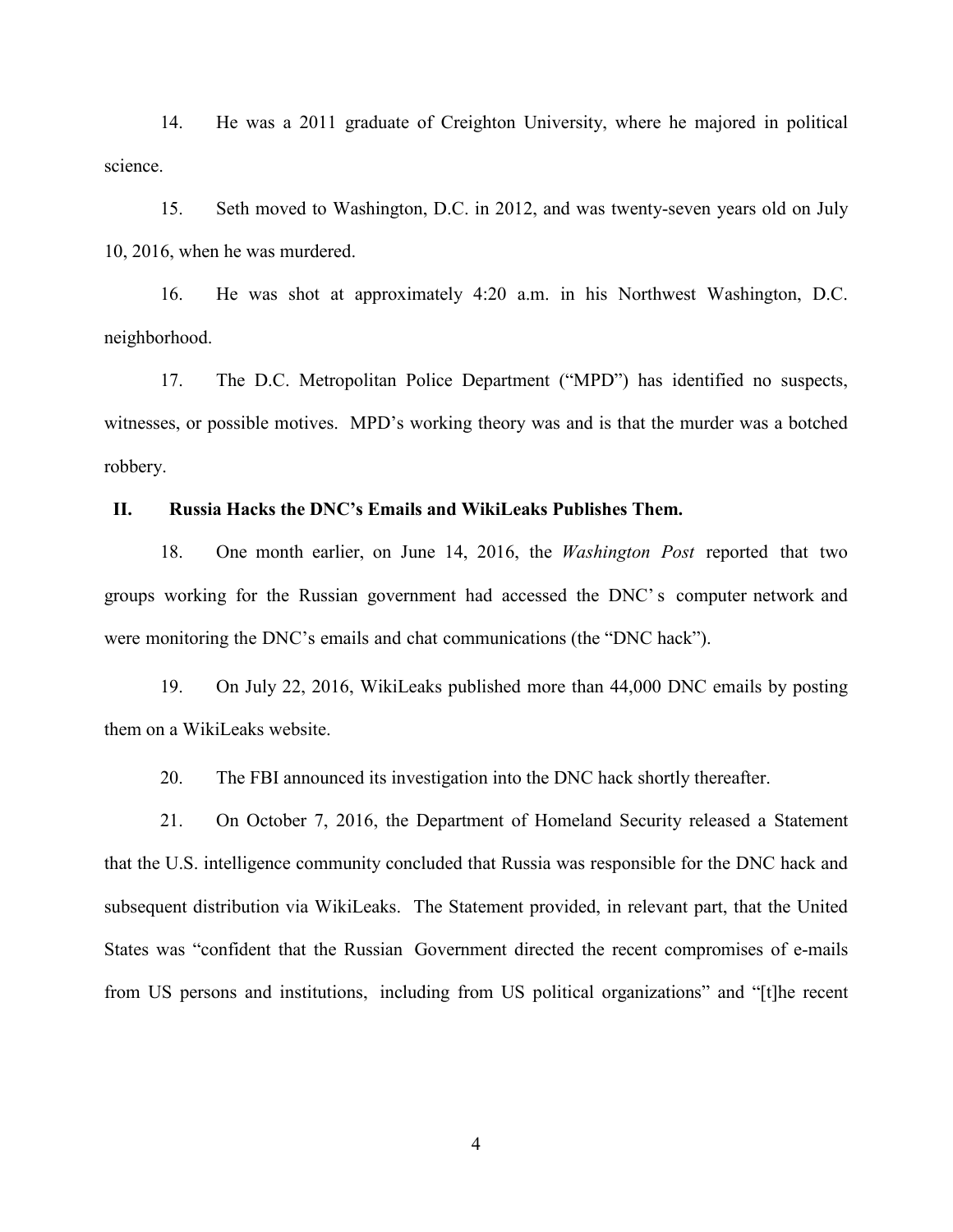disclosures of alleged hacked e-mails on . . . WikiLeaks . . . are consistent with the methods and motivations of Russian-directed efforts."<sup>[2](#page-4-0)</sup>

## **III. A Salacious and Fictitious Tale Emerges.**

22. Notwithstanding the U.S. intelligence community's conclusion that Russia had obtained the DNC emails via computer hacking, a conspiracy theory emerged among fringe political groups that Seth had leaked the DNC emails.

23. On August 10, 2016, Joel and Mary responded to the fringe conspiracy theory:

The family welcomes any and all information that could lead to the identification of the individuals responsible, and certainly welcomes contributions that could lead to new avenues of investigation. . . . That said, some are attempting to politicize this horrible tragedy, and in their attempts to do so, are actually causing more harm than good and impeding on the ability for law enforcement to properly do their job. For the sake of finding Seth's killer, and for the sake of giving the family the space they need at this terrible time, they are asking for the public to refrain from pushing unproven and harmful theories about Seth's murder.

# **IV. Butowsky and Fox's Zimmerman Seek Out Joel and Mary to Mainstream the Sham Story.**

24. The Defendants saw Joel and Mary's personal tragedy as an opportunity: They sought to take the conspiracy theory from the fringe to the front pages and screens of the main-

stream media.

25. Butowsky sought out Joel and Mary to further the Defendants' conspiracy. For instance, on December 17, 2016, Butowsky sought to use Joel and Mary's Jewish heritage and community ties to gain a favorable introduction to them and posted on Facebook that he was "looking to connect with anyone Jewish in Omaha Nebraska." Through these overtures, Butowsky successfully contacted the Riches.

<span id="page-4-0"></span><sup>&</sup>lt;sup>2</sup> See Dep't of Homeland Sec., Joint Statement from the Dep't of Homeland Sec. and Office of the Dir. of Nat'l Intelligence on Election Sec. (Oct. 7, 2016), [https://www.dhs.gov/news/2016/10/](https://www.dhs.gov/news/2016/10/07/joint-statement-department-homeland-security-and-office-director-national) [07/joint-statement-department-homeland-security-and-office-director-national.](https://www.dhs.gov/news/2016/10/07/joint-statement-department-homeland-security-and-office-director-national)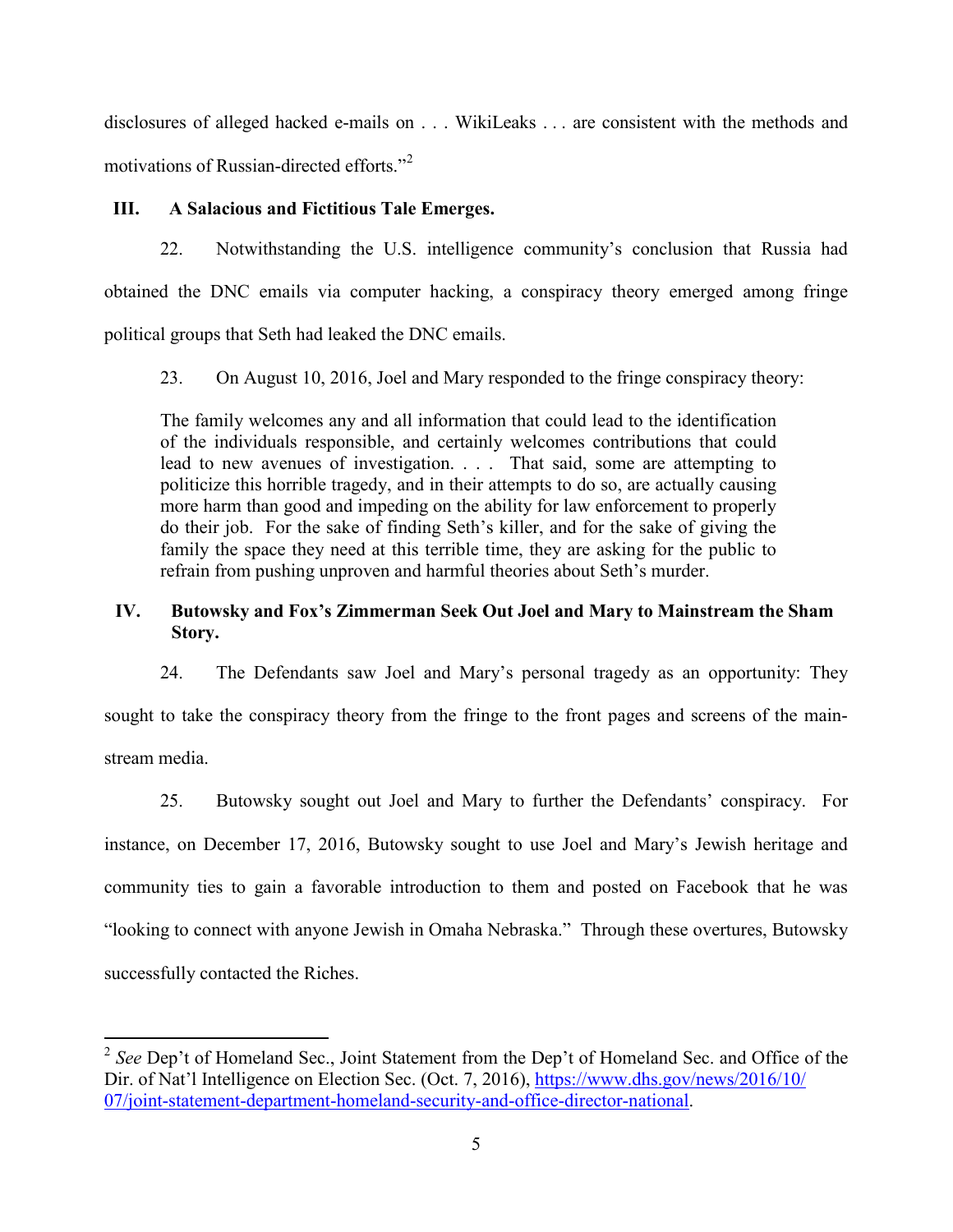26. In December 2016, Joel and Mary spoke by phone with Butowsky. Butowsky told Joel and Mary that he had heard second-hand that Julian Assange said WikiLeaks received the DNC emails from Seth. Joel and Mary assured Butowsky there was no way that was true.

27. On January 3, 2017, Butowsky wrote to Joel by email to follow up. His subject line was "Please call ed [sic] Butowsky. We met through Jeremy from your temple. 972-xxx-xxxx."

28. That very same day, Fox's Zimmerman inquired about the circumstances of Seth's murder by email to Brad Bauman, who was working for Joel and Mary on a volunteer basis to handle the torrent of press inquiries they received. After Bauman responded, copying Joel, Zimmerman wrote back and assured Joel that she "would want to get the information directly from [Joel] or law enforcement to ensure its accuracy."

29. Butowsky and Fox's Zimmerman, purportedly acting independent of each other, pursued Joel and Mary to try to gain their trust.

30. On January 5, 2017, Zimmerman wrote to Joel by email requesting information on Seth for stories she was writing—supposedly to "bring further attention to his case." Joel, without knowing the Defendants' true intentions, sent Zimmerman information about and photographs of his deceased son for use in her reporting.

31. Soon thereafter, on or about January 20, 2017, Butowsky called Joel and encouraged him to look into Seth's bank account for payments from WikiLeaks.

32. Throughout their conversations with Butowsky, Joel and Mary assured Butowsky that the rumors about Seth were baseless.

#### **V. Butowsky and Fox's Zimmerman Recruit Rod Wheeler to Assist in Their Scheme.**

33. Rod Wheeler is a former MPD homicide detective turned private investigator who was under contract with Fox News as a contributor. Pursuant to his agreement with Fox News, Wheeler was paid for on-air appearances and for "off-air assistance, as requested by Fox."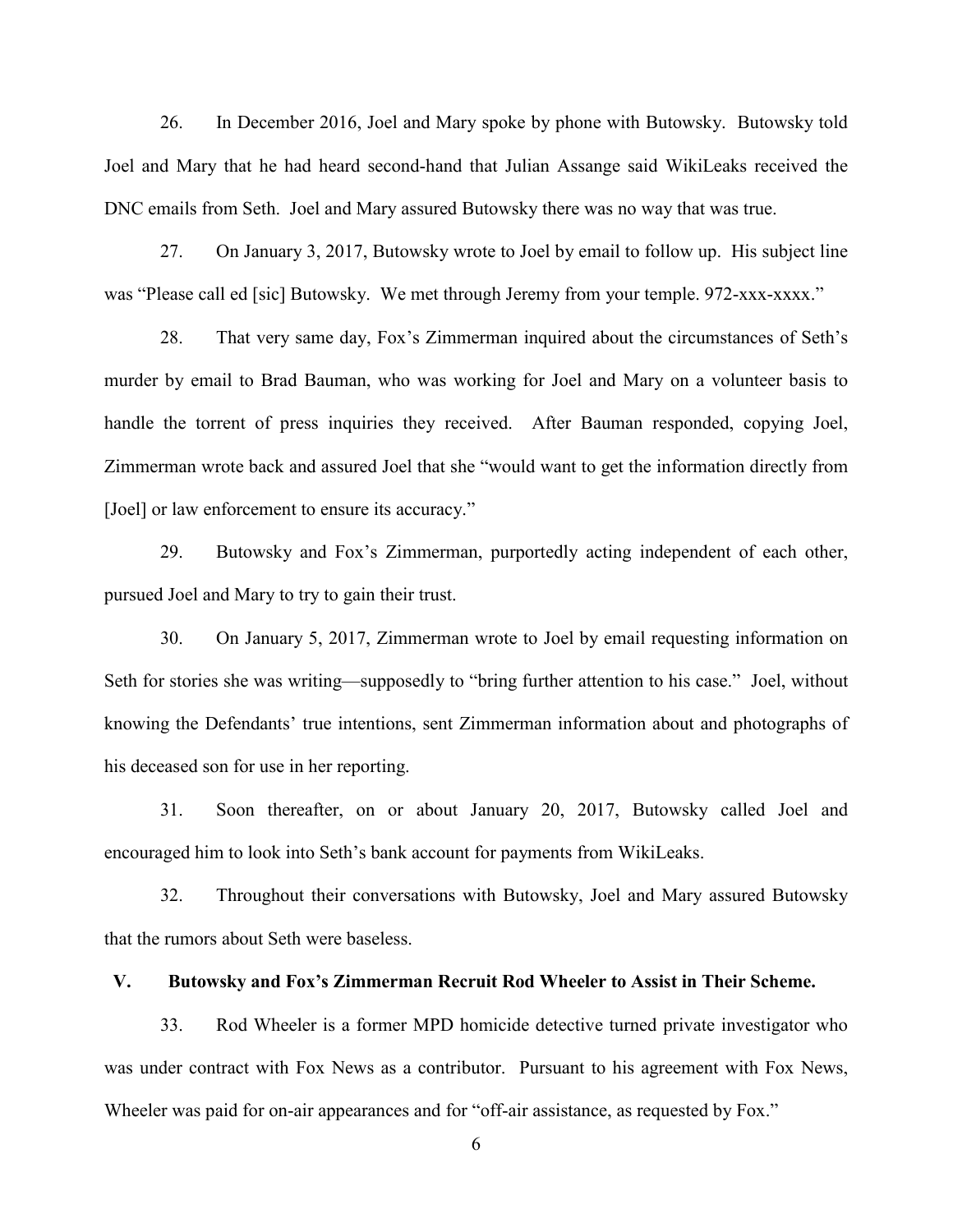34. On February 23, 2017, according to Wheeler, Butowsky wrote to Wheeler by text:

I appreciate you reading this text message. We have many mutual friends including Adam Housley and many others from Fox News. Although I'm not a paid fox contributor, I do appear frequently on the News channel as well as the business channel. I watched your work for years and admire what you wearing [*sic*] on television. Behind the scenes I do a lot of work, (unpaid) helping to uncover certain stories, my biggest work was revealing most of what we know today about Benghazi. I'm looking for some assistance on something that happened in Washington I would appreciate if you would give me a call at 972.XXX.XXXX. Of all the people you have met in your line of work you have put me right next to those you view as the most confidential. I am extremely discreet. Is there a time I can give you a call this morning?

35. Wheeler has described that he called Butowsky, and that Butowsky stated that he was working with Zimmerman at Fox News on an article regarding Seth, and that he wanted to

enlist Wheeler to conduct an investigation into Seth's murder.

36. On information and belief, Butowsky, Fox's Zimmerman, and Fox News sought to engage Wheeler to help advance and further publicize the sham story that Seth was responsible for giving the DNC emails to WikiLeaks.

37. Wheeler confirms that on February 28, 2017, Wheeler met with Butowsky and Fox's Zimmerman at a restaurant on Capitol Hill in Washington D.C.

38. Wheeler also confirms that Butowsky advised Wheeler that Zimmerman was an investigative journalist with Fox News who had been investigating Seth's murder for several months.

39. On information and belief, Butowsky, Fox's Zimmerman, and Fox News sought to have Wheeler plausibly corroborate the sham story based on the fringe conspiracy theory that Seth gave the DNC emails to WikiLeaks.

40. Wheeler proceeded to act for the benefit of Fox News, for whom he was a contributor. Wheeler worked with the knowledge of, with the consent of, and under the control of Fox News.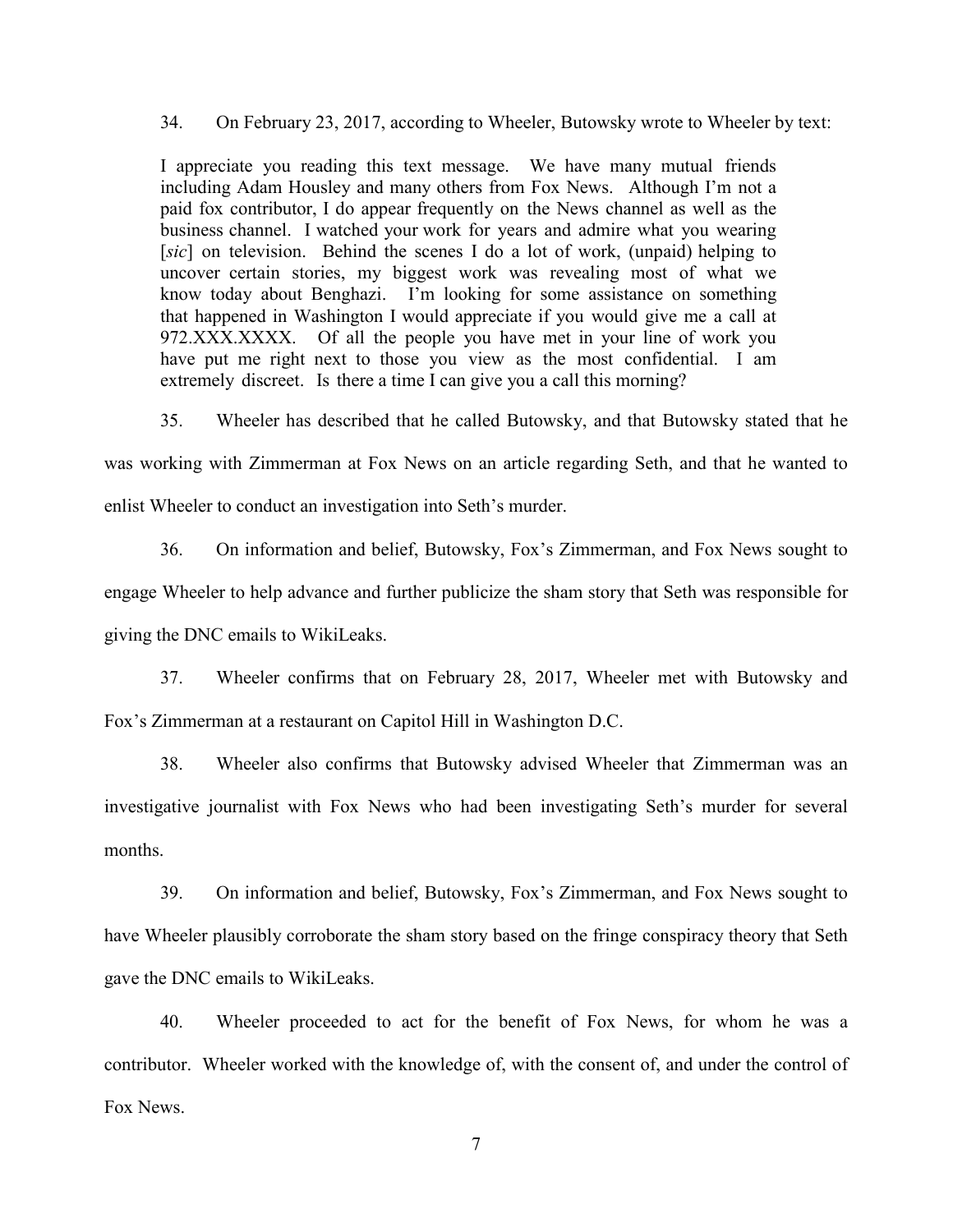# **VI. In Furtherance of the Scheme, Butowsky and Wheeler Induce Joel and Mary to Hire Wheeler.**

41. On the very same day that Wheeler met with Butowsky and Fox's Zimmerman at the Capitol Hill restaurant, Butowsky sent an email to Joel Rich offering to hire Wheeler—whom he portrayed as an independent private investigator—on Joel and Mary's behalf.

42. According to Wheeler, Butowsky told Wheeler that, in talking to Joel and Mary, he should "[m]ake sure to play down Fox News, don't mention you know [Zimmerman]."

43. Wheeler agreed. When he spoke with Joel and Mary, pursuant to Butowsky's direction, Wheeler did not discuss Defendants' ulterior motive, the fact that he had met with Fox's Zimmerman, or details regarding the sham story on which Butowsky, Fox's Zimmerman, and Fox News were already working.

44. Following Butowsky's and Zimmerman's directions, Wheeler omitted essential and necessary facts in discussing his prospective engagement with Joel and Mary.

45. On or around March 3, 2017, Butowsky sent Joel a draft engagement agreement. It stated in part that Wheeler would provide "media representation . . . on behalf of the immediate family of Seth Rich" and "[i]nterview, investigate and represent immediate family members of Seth Rich in any and all media contacts and with regards to the official police investigation surrounding the death of Seth Rich."

46. Joel and Mary rejected this version of Wheeler's engagement agreement and told Butowsky and Wheeler that they would not allow Wheeler to serve as their media representative.

47. Butowsky agreed with Joel's request that, as a condition of hiring Wheeler, Joel and Mary would control any and all comments Wheeler made publicly.

48. That assurance was false. Butowsky did not intend that Joel and Mary would control any and all comments Wheeler made publicly.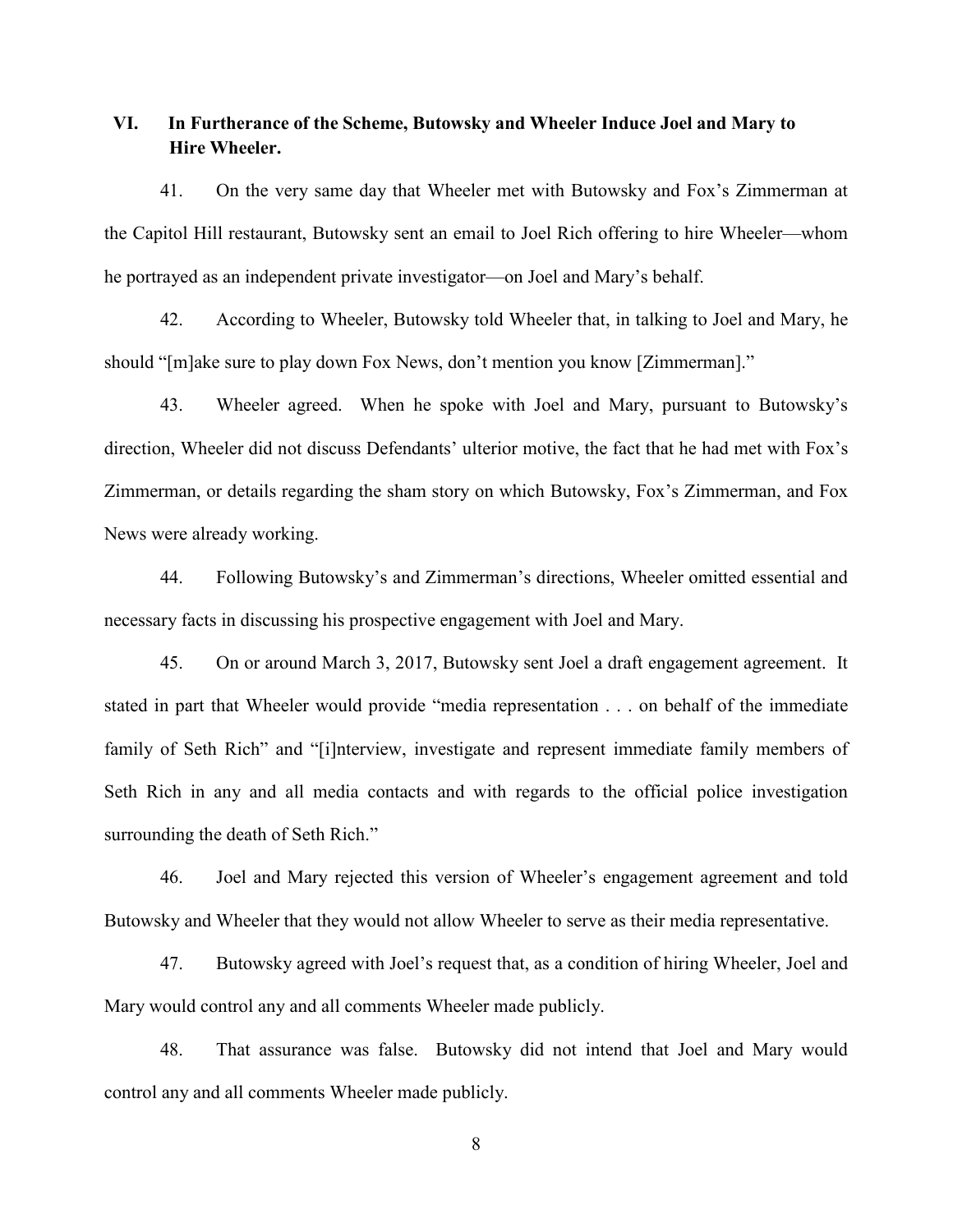49. On March 5, 2017, Butowsky followed up and urged Joel and Mary to allow him to pay Wheeler on their behalf. Butowsky appealed to their need to get closure, as a family.

50. Butowsky falsely assured Joel that his motivation was purely altruistic—*i.e.*, that he was concerned about the stories circulating about Seth. The two men discussed a Jewish summer camp scholarship fund and a fundraising concert to which Joel invited Butowsky because, by then, Butowsky had deliberately and successfully cultivated Joel's trust.

51. By phone that same day, Butowsky further assured Joel that Wheeler would provide all information directly to Joel and Mary, not to Butowsky, and that Wheeler would take direction from Joel and Mary, not from Butowsky. Butowsky also told Joel and Mary that they "[would] never see me ever talk about this anywhere."

52. Those assurances were false.

53. By phone on March 13, 2017, Butowsky acknowledged to Joel that "I know what you've been through."

54. In the same call, Butowsky reiterated that, although he would finance Joel and Mary's retention of Wheeler, Butowsky would respect Wheeler's legal obligation not to speak to him (Butowsky) or anyone other than Joel and Mary about the investigation.

55. That assurance was also false.

56. On March 14, 2017, relying upon Butowsky and Wheeler's representations, Joel and Mary executed the revised contract with Capitol Investigations LLC, Wheeler's private investigation firm.

57. Because Joel and Mary required Wheeler to agree not to discuss the case with the media unless they permitted him to do so, the final agreement omitted any language regarding media representation and included the provisions that "[t]he representation shall not include media representation, unless otherwise permitted by the Client in writing" and: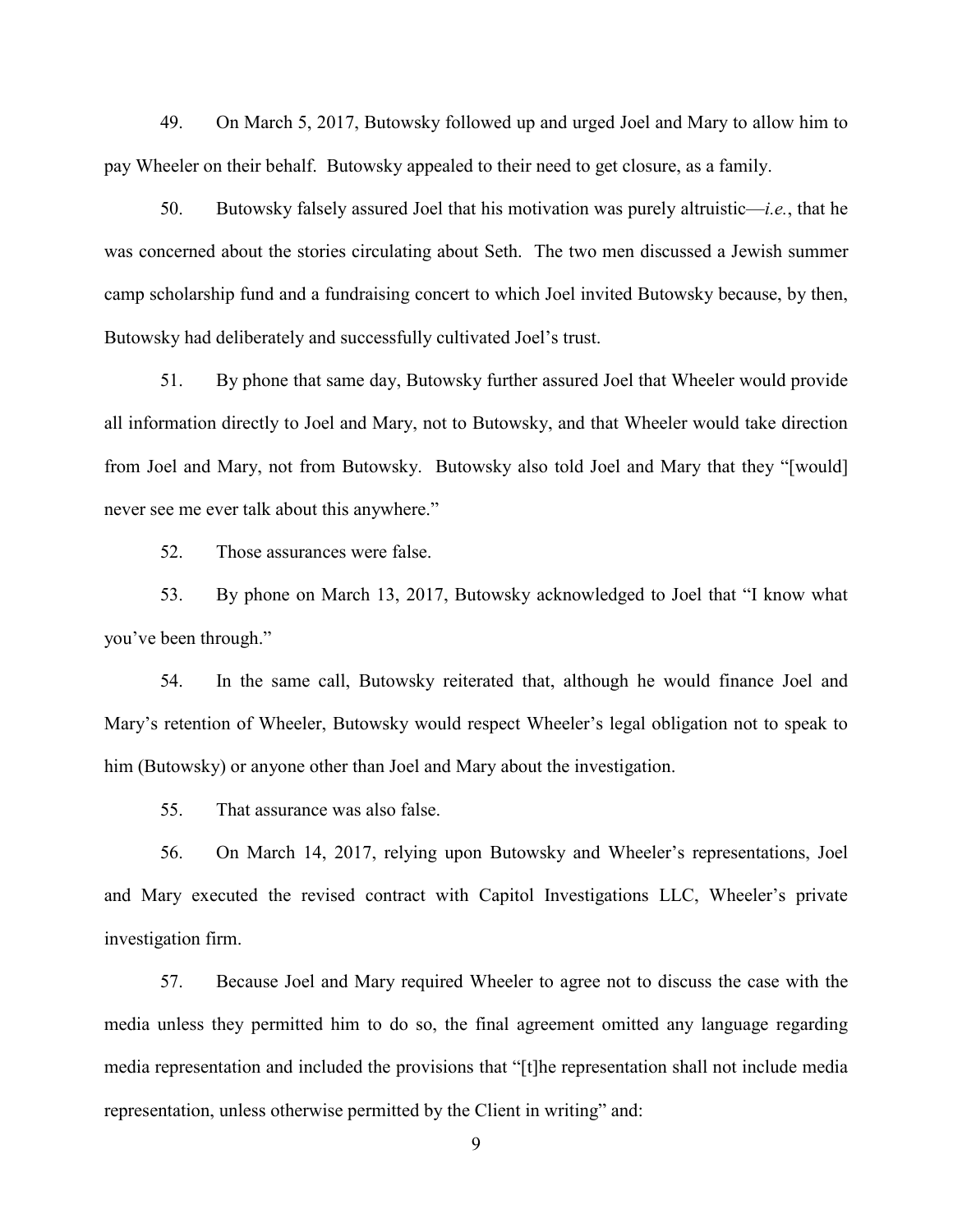All information developed and submitted by Capitol Investigations LLC and provided to Client or Client's authorized representative shalt be treated as strictly confidential and not released or disclosed to any third party without the prior written authorization of Capitol Investigations. *Capitol Investigations shall not release any information regarding the investigation, including but not limited to findings, working theories or path forward to any third party without prior authorization by Client*; unless that third party is an investigating agency, i.e. Metropolitan Police Department and the FBI (emphasis added).

58. According to Wheeler, Butowsky wired an up-front payment for Wheeler's work. Rather than use his own bank account to send the wire, Butowsky used an account in the name of "GOOGIE, LP."

# **VII. Butowsky, Fox's Zimmerman, and Wheeler Scheme with Fox News to Publish the Sham Story.**

59. Contrary to Wheeler's and Butowsky's assurances and explicit representations, Wheeler worked with Fox News, Zimmerman, and Butowsky to develop the fictitious article for Fox News without telling Joel and Mary he was doing so. Wheeler has confirmed several communications commemorating such work in which he participated with and between Fox News and its producers, Zimmerman, and Butowsky.

60. On or around April 9, 2017, Wheeler sent a text message to Fox's Zimmerman, stating, "I'm ready to say Seths [sic] Death [sic] was not a botched street robbery."

61. On April 18, 2017, according to Wheeler, Butowsky wrote to Wheeler in a text message and asked, "[a]re you in Washington DC area on Thursday afternoon? I am meeting [White House Press Secretary] Sean Spicer and want you with me."

62. The next day, on April 19, 2017, according to Wheeler, Butowsky wrote to Wheeler in a text message and asked "Do you have summary done yet?[ ] Just bulletpointed [sic]. Just want to make sure we get point to Sean [Spicer] easily."

63. On April 20, 2017, Wheeler and Butowsky met with Sean Spicer at the White House. According to Wheeler, Wheeler and Butowsky provided Spicer with a copy of written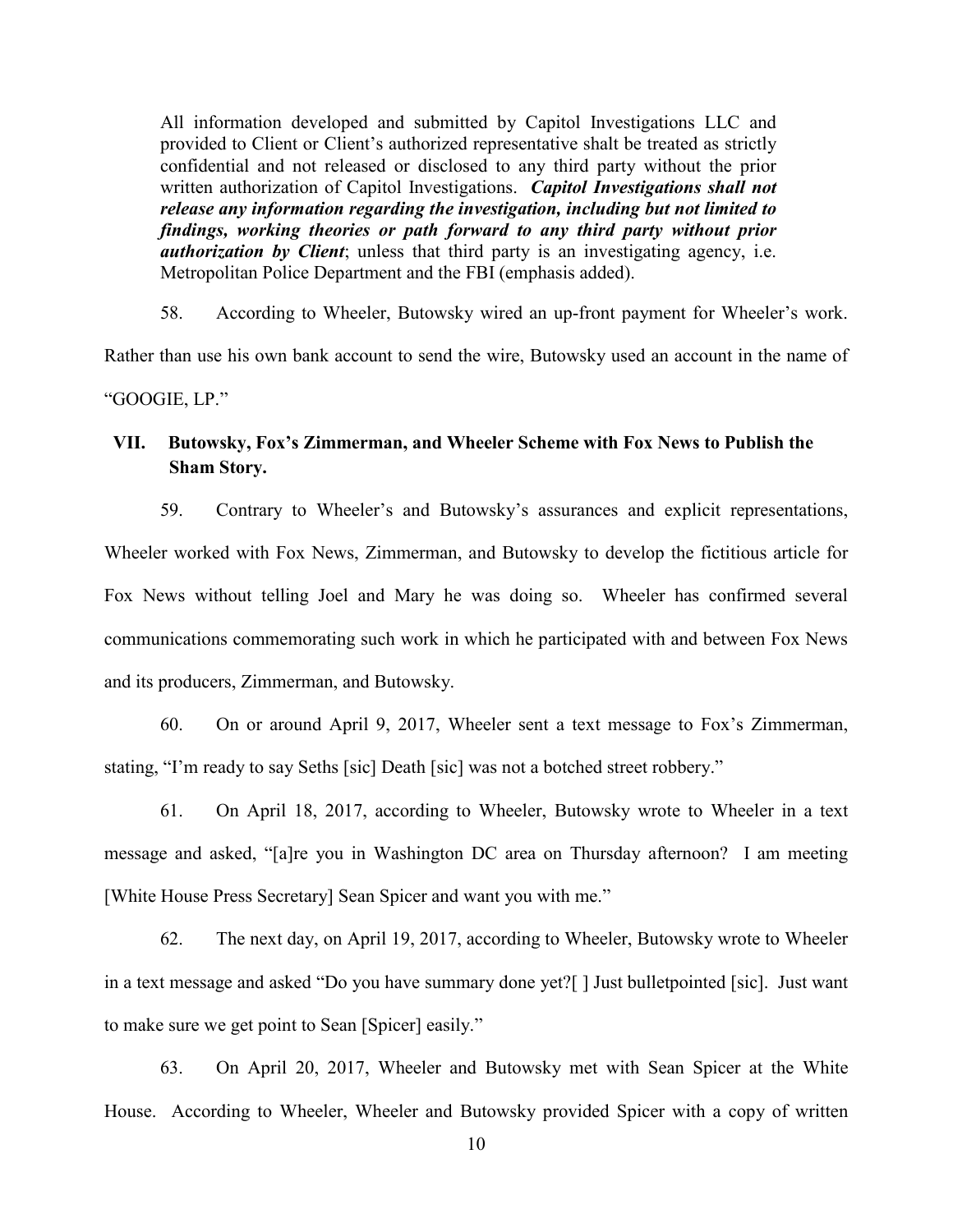materials related to his investigation, and Spicer asked Butowsky and Wheeler to keep him abreast of any developments.

64. Spicer confirmed publicly that he met with Butowsky and Wheeler at the White House, and that they discussed Butowsky, Wheeler, and Fox News's development of the sham narrative and Fox's planned coverage of it.

65. Neither Wheeler nor Butowsky asked Mary or Joel for permission to meet with Spicer or told them anything about any such meeting.

66. On April 24, 2017, with Joel and Mary's approval, Wheeler secured an interview with Detective Della-Camera, the lead MPD homicide detective investigating Seth's murder.

67. Wheeler confirms that Butowsky knew about that meeting before it happened, because Butowsky sent an email to Wheeler and Fox's Zimmerman the night before the interview, stating "Della camera is either helping us or we will go after him as being part of the coverup."

68. Confirming the Defendants' coordination, Wheeler has described how Fox's Zimmerman sent him numerous emails with "research" she had conducted on Detective Della-Camera and regarding MPD's investigation of Seth's death. Wheeler has confirmed that Butowsky was copied on many of the emails Zimmerman sent to Wheeler.

69. On May 10, 2017, Butowsky and Fox's Zimmerman called Wheeler *from Butowsky's phone* to falsely inform him that *they* had developed an FBI source supposedly confirming that emails were sent between Seth and WikiLeaks. According to Wheeler, Fox's Zimmerman and Butowsky told Wheeler that Zimmerman and Butowsky would be meeting with the source and would provide Wheeler with details.

70. Meanwhile, Zimmerman drafted a sham news article to be published on Fox News, reporting that Seth gave the DNC emails to WikiLeaks (the "Zimmerman/Fox Article").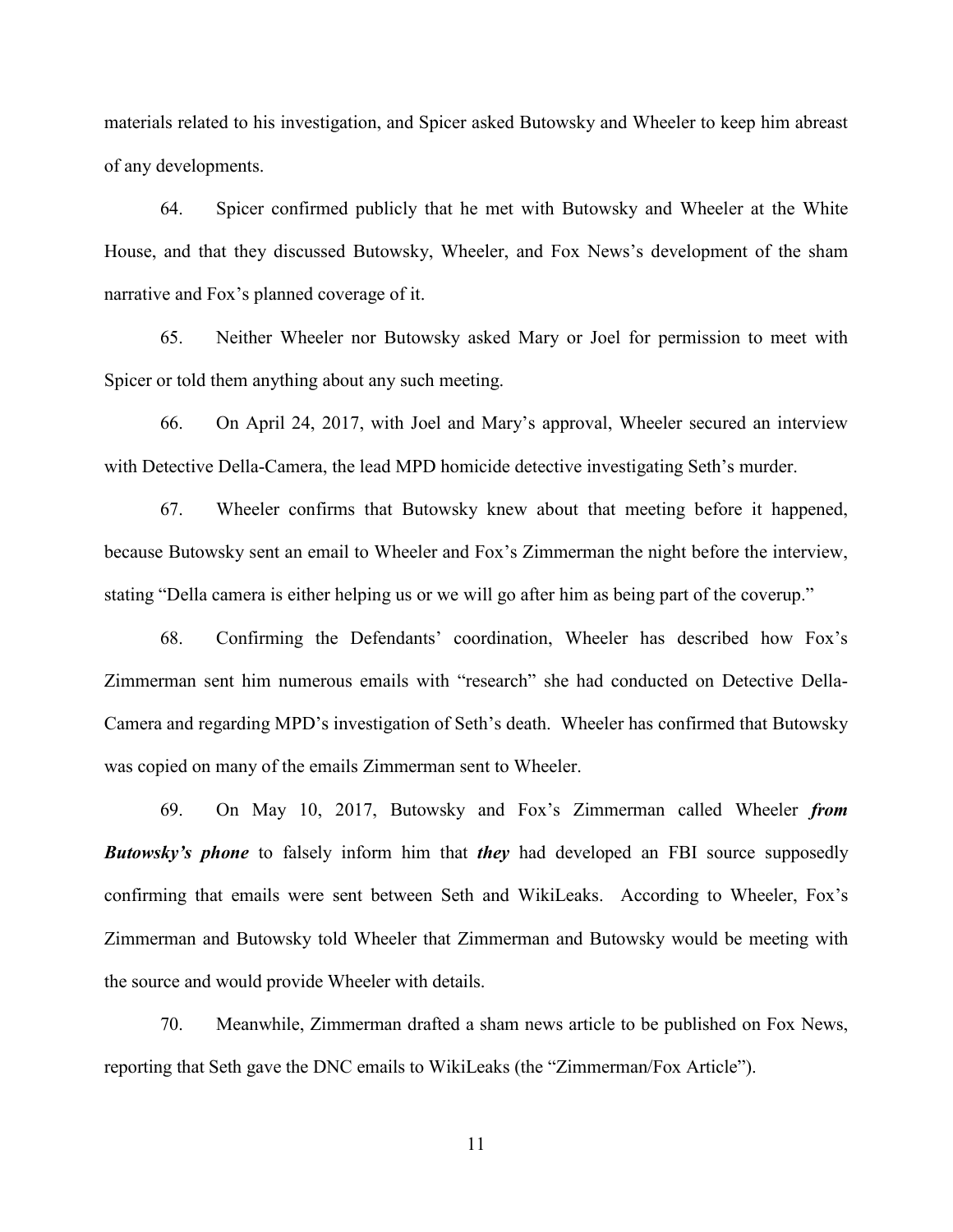71. According to Wheeler, Zimmerman and Butowsky were working together and on behalf of Fox News on the Zimmerman/Fox Article and had exchanged multiple drafts.

72. According to Wheeler, on May 11, 2017, Zimmerman sent Wheeler a draft of the Zimmerman/Fox Article.

73. According to Wheeler, on May 14, 2017, Butowsky informed Wheeler that President Donald Trump had read a draft of the Zimmerman/Fox Article and wanted it published "immediately."

# **VIII. Fox News Publishes the Zimmerman/Fox Article Falsely Stating that Seth Leaked the DNC Emails to WikiLeaks.**

74. According to Wheeler, on May 15, 2017, Fox's Zimmerman called Wheeler and told him the "bosses at Fox want her to go" with the Zimmerman/Fox Article the next day and Butowsky left Wheeler a voicemail telling him to "close this deal, whatever you got to do."

75. That same day, Wheeler wrote to the local D.C. Fox reporter Marina Marraco by text stating there was breaking news regarding Seth that would air the next day on Fox News.

76. When Marraco asked to speak with Wheeler about the false story, Wheeler told her he first needed to check with the Fox News producers, on information and belief, in New York.

77. Wheeler did in fact reach out to the Fox News producers, who told Wheeler that they wanted Fox News to break the false story rather than the local Washington, D.C. Fox affiliate.

78. The same day, Fox's Zimmerman reached out to Joel to request Joel and Mary's comment, including on the "fact" that Zimmerman had "been in communication with a federal agent who reviewed an FBI report completed last July that showed Seth had been in communication with [Wikileaks] and that [Seth] had in fact transferred emails from the DNC to Wikileaks."

79. Zimmerman's statements to Joel were lies.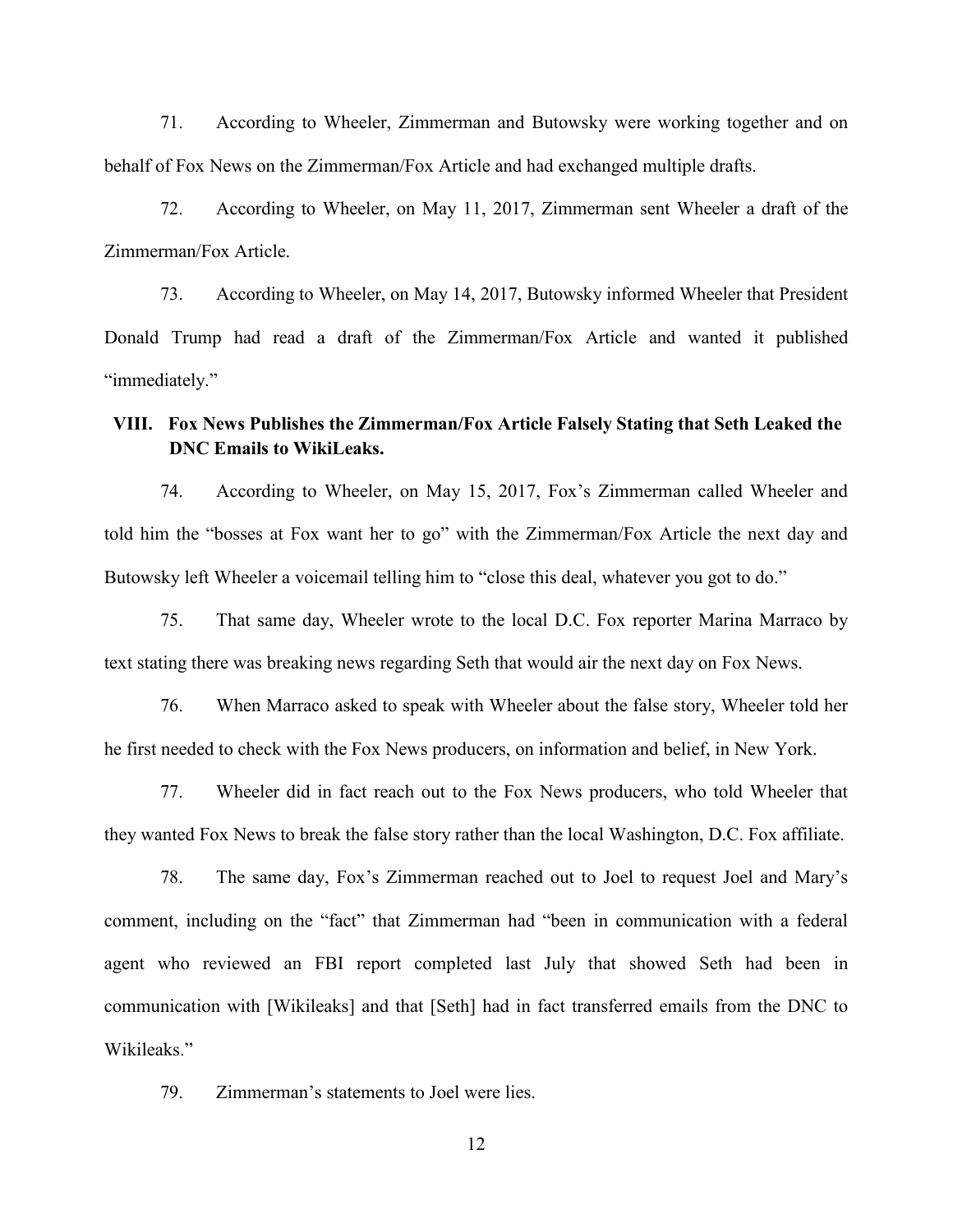80. Also on May 15, 2017, Wheeler called Joel to discuss the Zimmerman/Fox Article. Joel told Wheeler the news story was fictitious.

81. The same day, Fox's Zimmerman wrote to Wheeler by text asking if he was *with* Butowsky. Zimmerman wrote that Butowsky was "supposed to get more info on Seth rich [sic] today" because "[i]f *he* [Butowsky] does *we* need to figure out what *you* [Wheeler] can say on the record" (emphasis added).

82. The same day, according to Wheeler, Butowsky wrote by email to various Fox News producers and on-air talent in New York—including Steve Doocy, Gavin Hadden, Ainsley Earhardt, and Brian Kilmeade—regarding the Zimmerman/Fox Article, stating, in part:

If you have any questions about the story or more information needed, call me at 972-[XXX-XXXX]. *I'm actually the one who's been putting this together* but as you know I keep my name out of things because I have no credibility. One of the big conclusions *we* need to draw from this is that the Russians did not hack our computer systems and ste[a]l emails and there was no collusion like trump with the Russians (emphasis added).

83. Marraco published an article late on May 15, 2017, for the local D.C. Fox affiliate, stating in relevant part that "Rod Wheeler, a private investigator hired by the Rich family, suggests there is tangible evidence on Rich's laptop that confirms he was communicating with WikiLeaks prior to his death."

84. Zimmerman, recognizing that Fox News's producers in New York preferred to have the sham story broadcast first nationally on the Fox News network rather than on the local Fox affiliate, wrote via text message to Wheeler that "New York won't be happy."

85. In Zimmerman's text message to Wheeler, Zimmerman confirmed Defendants' agreement to work in concert to develop the sham story: "This could be really bad if the Fox News channel thinks you fed an exclusive *we invested a lot of time and money into* to a local channel just hours before we were going to publish . . ." (emphasis added).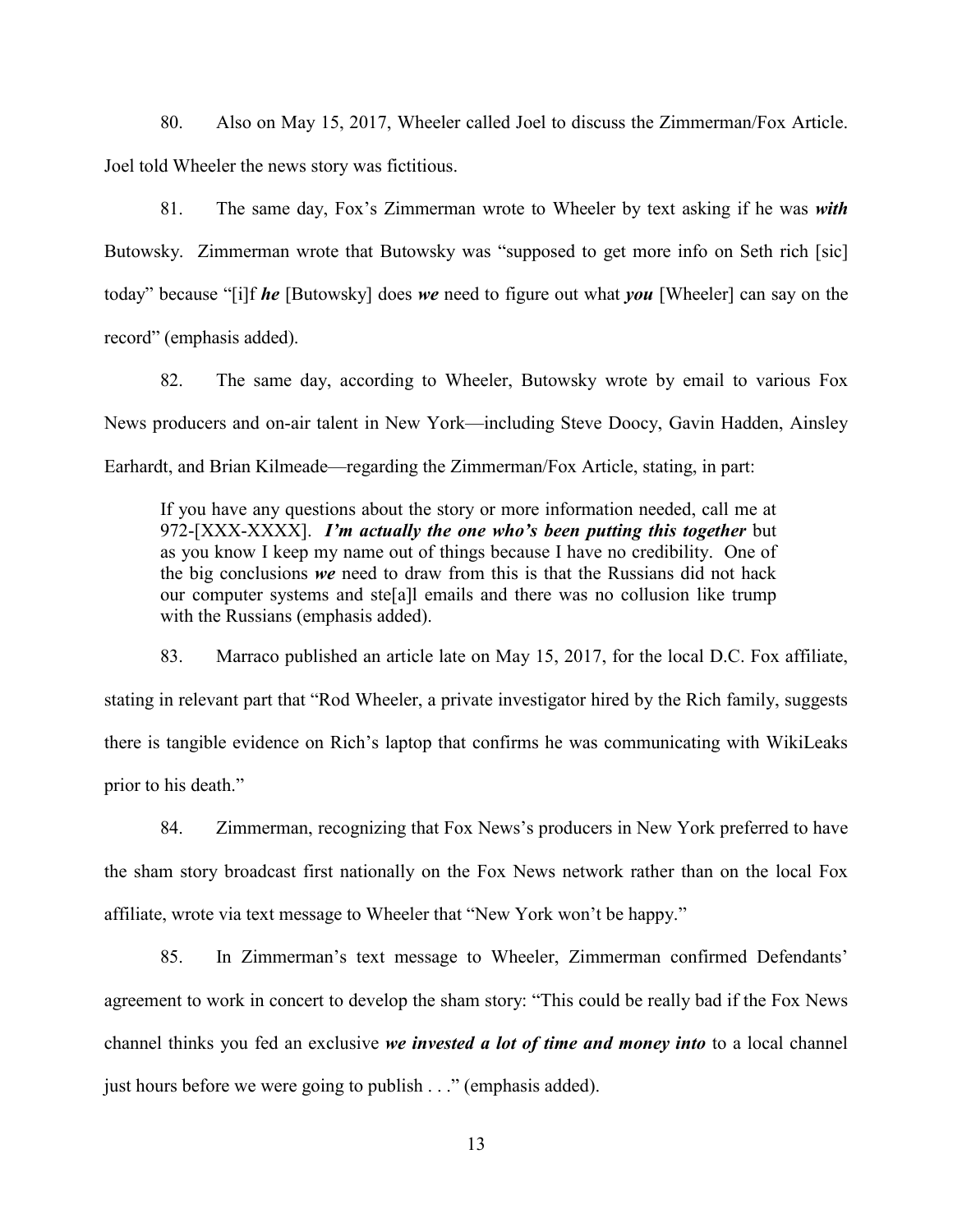86. The next morning, on May 16, 2017, Wheeler confirmed receiving several text messages from Butowsky stating, in relevant part:

- "If you can, try to highlight this puts the Russian hacking story to rest";
- "Just reflecting: we need to emphasize the FBI has a report that has been suppressed that shows that Seth rich [sic] did this. With Comey recently being fired this will gain a lot of attention and it's true."; and
- "The above and stating that the Russian hacking narrative of stealing the records from the DNC is officially dead."

87. On May 16, 2017, Fox News published the Zimmerman/Fox Article, entitled "Slain DNC Staffer Had Contact with WikiLeaks Say Multiple Sources." Among other lies, the article falsely attributed a quote to an unnamed federal investigator as stating: "I have seen and read the emails between Seth Rich and WikiLeaks."

88. The Zimmerman/Fox Article further stated that "[t]he revelation is consistent with the findings of Rod Wheeler, a former DC homicide detective and Fox News contributor and whose private investigation firm was *hired by Rich's family* to probe the case" (emphasis added).

89. The sham article also purported to quote Wheeler that "[m]y investigation up to this point shows there was some degree of email exchange between Seth Rich and WikiLeaks."

90. On May 16, 2017, Fox News published a second sham article authored by Zimmerman which proclaimed "Rod Wheeler, a retired Washington homicide detective and Fox News contributor investigating the case on behalf of the Rich Family, made the WikiLeaks claim, which was corroborated by a federal investigator who spoke to Fox News." The second article also stated that "a spokesman for Rich's family on Tuesday said Wheeler was not authorized to speak for the family. . . ."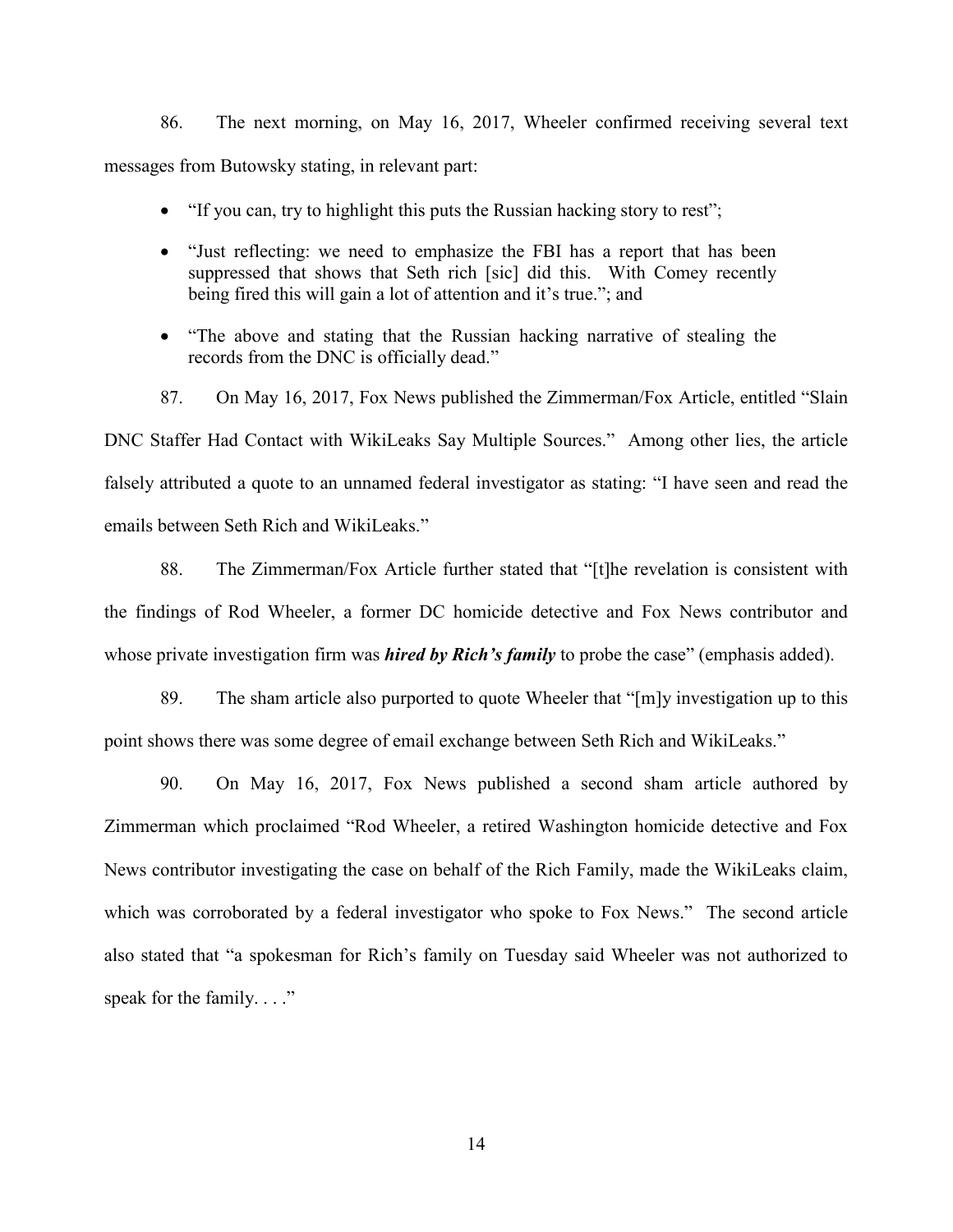#### **IX. Fox News's Coverage of Seth is Immediately Exposed as Fiction.**

91. Upon information and belief, in a three-way taped conversation that occurred a few hours after the sham story ran, Butowsky and Fox's Zimmerman conceded Wheeler had never said that "[m]y investigation up to this point shows there was some degree of email exchange between Seth Rich and WikiLeaks." Wheeler confirms the same thing.

92. Wheeler has confirmed that Zimmerman also admitted she was instructed by her bosses at Fox News to leave the false quote in the story.

93. On May 17, 2017, Wheeler told *Newsweek* that the Zimmerman/Fox Article was wrong and that his "information" from the unnamed "federal investigator" was mere repetition of what Butowsky and Fox's Zimmerman had asserted. He wrote: "I've never, ever seen Seth Rich's computer, nor have I talked with the federal investigator."

94. The same day, the local D.C. Fox News affiliate issued "an important clarification on claims that were made by Rod Wheeler, the private investigator hired by Seth Rich's family. Specifically, in the past 48 hours, Rod Wheeler has told other media outlets that he did not get his information from FBI sources."

95. Neither Fox News nor Zimmerman nor anyone else ever made a similar clarification regarding the Zimmerman/Fox Article.

96. On May 17, 2017, NBC News confirmed that the FBI had refuted the foundational claim in the Zimmerman/Fox Article that FBI analysis of Seth's computer showed it contained thousands of emails to and from WikiLeaks.

97. A spokesperson for the FBI stated that the FBI had played no part in the investigation of Seth's unsolved homicide. And it had been publicly reported that an FBI official confirmed that MPD never gave the FBI Seth's laptop to analyze after his murder.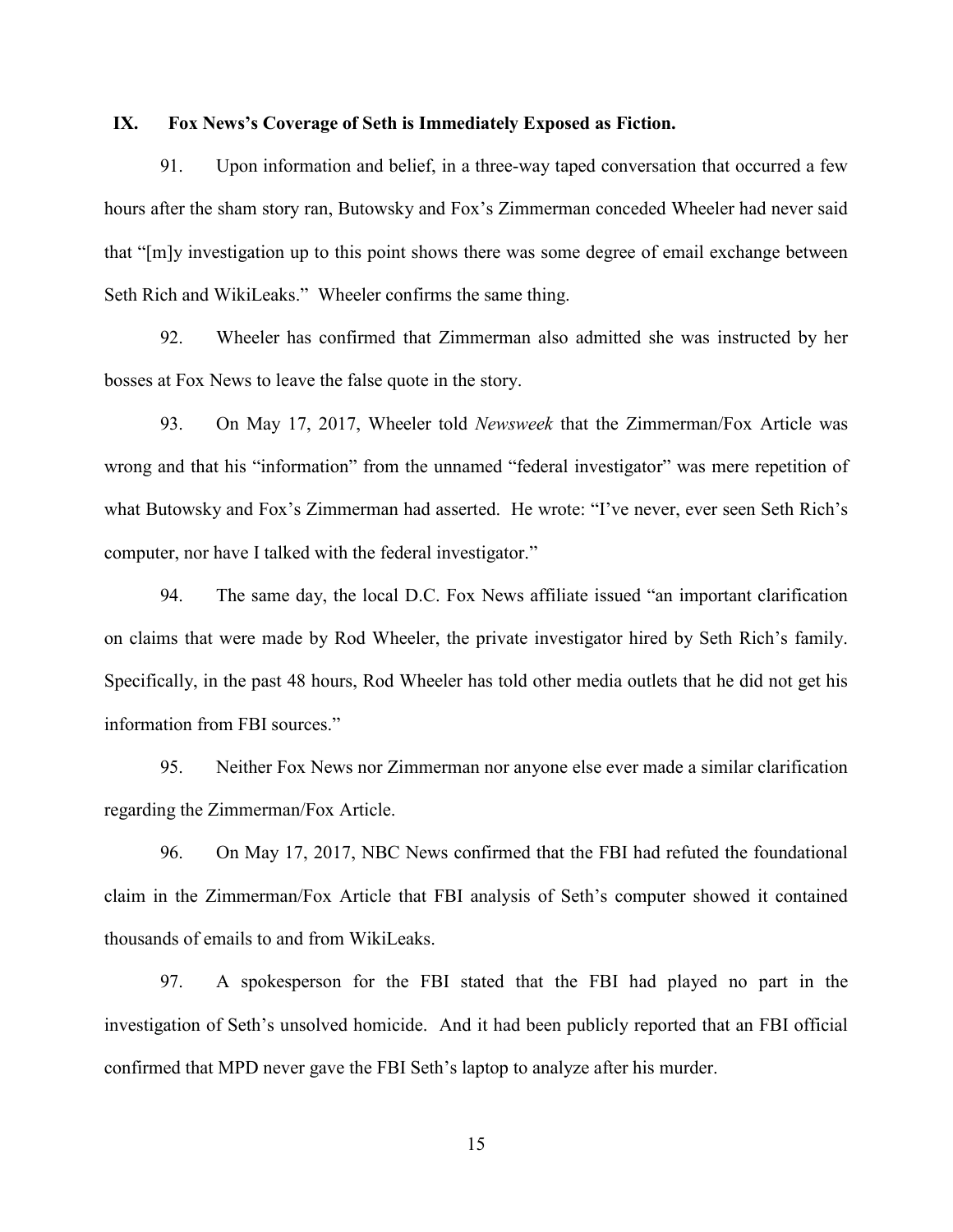98. On May 18, 2017, Joel wrote to Fox's Zimmerman by email and stated that he and Mary were

asking for Fox News and the Fox 5 affiliate for a retraction of the story. . . . [W]e feel that it is important for Fox News to do the right thing so we can definitively fight back against the untruthful rumors that continue to haunt our family and Seth's memory, which causes us great pain.

99. Fox's Zimmerman told Joel that she had forwarded Joel and Mary's request to her editors at Fox News.

100. Fox's Zimmerman also told Joel that "much of our information came from a private investigator, Rod Wheeler, who we understand was working on behalf of the Rich family."

101. But, according to Wheeler, when Wheeler confronted Zimmerman about that statement to Joel, Zimmerman stated "that's the email that Fox asked me to send [Joel]. They wrote it for me and they told me to send it to him."

102. On May 18, 2017, the MPD wrote to Paul McGonagle, VP/News Director for WTTG, Fox 5 DC, and stated that "[b]ased on a history of irresponsible reporting and more recently an inability to provide accurate journalism that has had adverse effects on a national level, we are no longer willing to work with or provide information to reporter Marina Marraco" and "[a]s stated in prior conversations and reaffirmed with her latest story that has caused national outrage regarding the Seth Rich homicide, we will not do business with Ms. Marraco. It was evident to us that she exploited the grief of the Rich family."

#### **X. Fox News Propagates the Sham Story.**

103. Despite being completely false, the Zimmerman/Fox story went viral. It was quoted, referenced, and republished widely—just as the Defendants knew and should have known it would.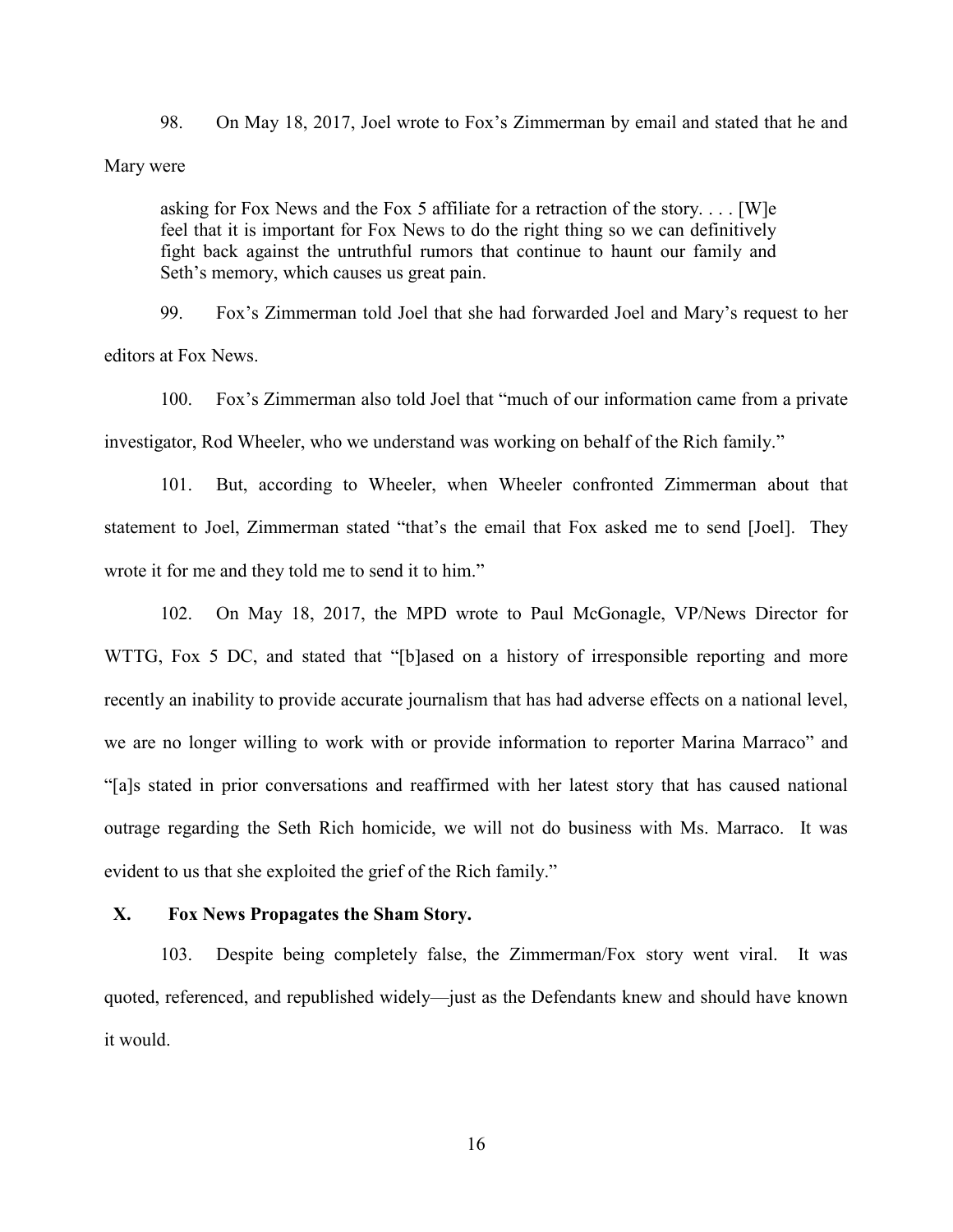104. Seth's murder was also repeatedly discussed and referenced on Fox News and in the

context of the Zimmerman/Fox Article, including but not limited to:

- Fox's Sean Hannity tweeted repeatedly about the Zimmerman/Fox Article, including with a link to the May 15 local Fox affiliate article falsely stating that there was evidence that Seth had provided the DNC emails to WikiLeaks; responding "[g]reat catch" to a tweet by "Wiretapped Patriot" stating "Julian Assange @wikileaks TOLD us his source was SETH RICH from early on"; stating "Julian Assange all but identifies the 27 year old DNC worker as a source and we are to ignore this?"; and in response to a tweet asking "What is stopping the Rich family from suing Hannity into oblivion for defaming their dead son's name?" replying "Sue for what?? He was Murdered. Watch @JulianAssange interview. Maybe @realDonaldTrump should sue all u snowflakes for lying about him. Lol[.]"
- Fox's Hannity also repeated the claim that Seth gave WikiLeaks the DNC emails repeatedly from May 16, 2017, through May 23, 2017, on his Fox News program and his radio program.
- On the day the Zimmerman/Fox Article was published, Steve Doocy, co-host of Fox & Friends, stated "[f]or a long time on the internet and elsewhere, he has been rumored to have been the one who gave WikiLeaks the DNC emails. So, if that is true, and we don't know yet, it looks like Russia didn't give it to WikiLeaks. It was Seth Rich, perhaps."
- On the same day Fox News published the Zimmerman/Fox Article, Lou Dobbs, host of Fox Business Network's Lou Dobbs Tonight stated: "A new bombshell report reveals slain DNC staffer Seth Rich leaked thousands of emails to WikiLeaks before he was murdered."
- The morning the Zimmerman/Fox Article was published, the Local Fox 5 coverage was replayed nationally.
- On May 21, 2017, paid Fox News correspondent Newt Gingrich stated on Fox & Friends that Seth "apparently was assassinated at 4 in the morning, having given WikiLeaks something like 23,000—I'm sorry, 53,000 emails and 17,000 attachments. Nobody is investigating that. And what does that tell you about what was going on? Because it turns out, it wasn't the Russians."

105. On May 22, 2017, Wheeler stated in a public media release that "I am of the personal opinion that the information/article reported by Fox News Channel was essentially correct and worthy of further investigation."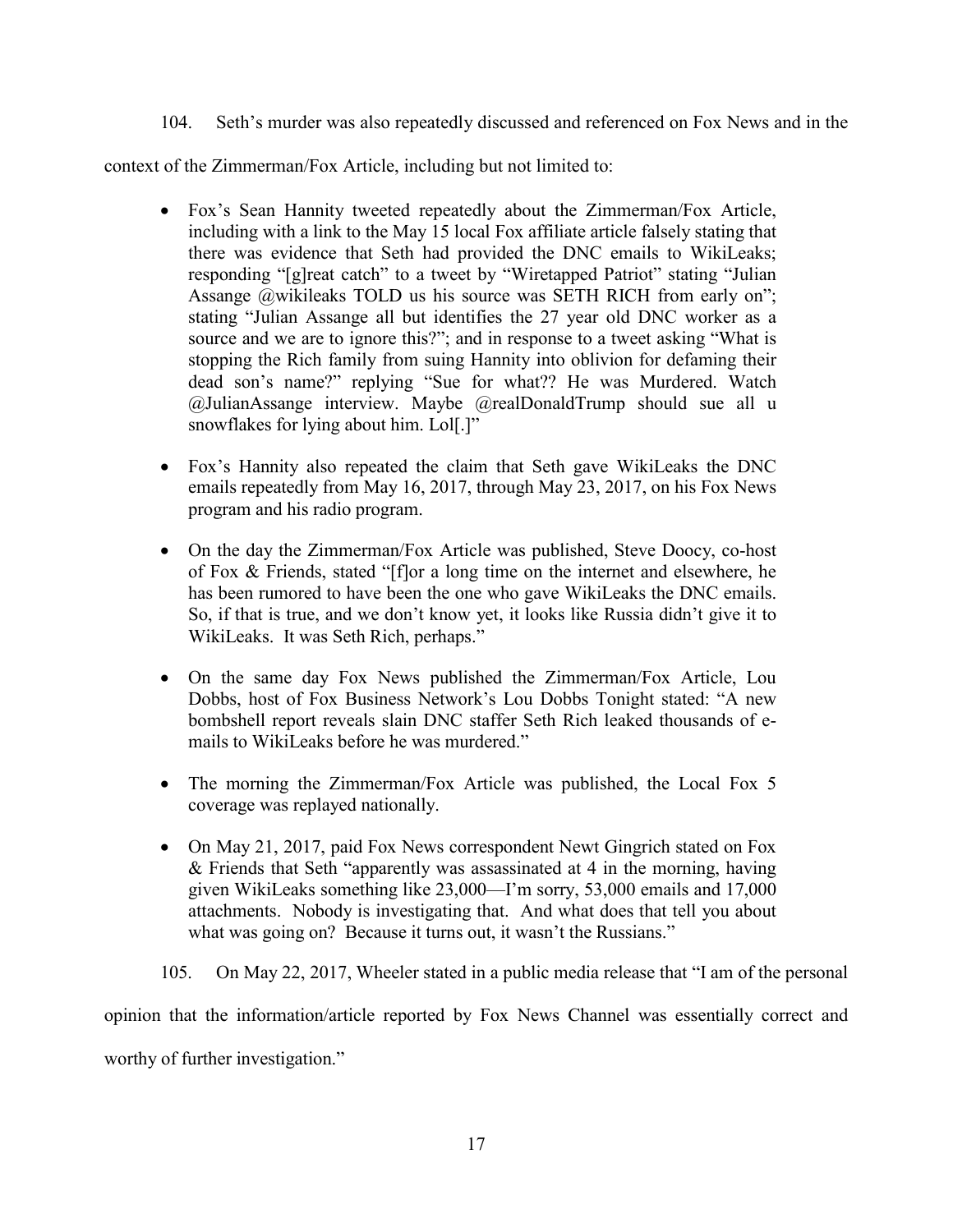### **XI. Fox News Retracts the Sham Story.**

106. On May 23, 2017, after Joel and Mary's lives had been thrown into turmoil, Fox

News retracted the Zimmerman/Fox Article.

107. The retraction stated: "The article was not initially subjected to the high degree of

editorial scrutiny we require for all our reporting. Upon appropriate review, the article was found

not to meet those standards and has since been removed."

## **XII. Notwithstanding the Retraction, Fox and Butowsky Continue to Propagate the Sham Story, and Butowsky Continues to Harass Joel and Mary.**

108. Despite the retraction, Fox News coverage continued. For example:

- During his radio show on June 22, 2017, Fox's Hannity stated that, although he had no "information about why [Seth] was murdered [] except that it was suspicious," corruption in the DNC "might explain why Julian Assange . . . talked about Seth Rich."
- On the Fox News program "Special Report with Bret Baier," a guest stated on May 29, 2017, "[m]aybe they're wondering whether Seth Rich was assassinated by Hillary Clinton, things like that, that's what they're really wondering."
- On the Fox Business program "After the Bell," a guest stated on July 11, 2017, "this shows that the Russians did not do it. That server was turned over by Seth Rich . . . ."
- On the Fox Business program "After the Bell," a guest stated on January 10, 2018, "is the reference to Seth Rich, the Democratic National Committee staffer who was killed assassination-style in D.C., and who it is believed was somehow facilitated the hacking with DNC emails?"

109. On information and belief, Fox continued to exploit the sham story because it was

good for ratings. For instance, Variety published an article on May 24, 2017, which stated that Sean Hannity saw a massive spike in his ratings for May 23, 2017, attributable to his teasing a major announcement regarding Seth. Variety further reported that Nielsen data showed that Hannity averaged 2.45 million total viewers with 565,000 in the key adults 25-54 demographic at 10 p.m. which, compared to the comparable night from 2016, was an increase of 50% in total viewers and a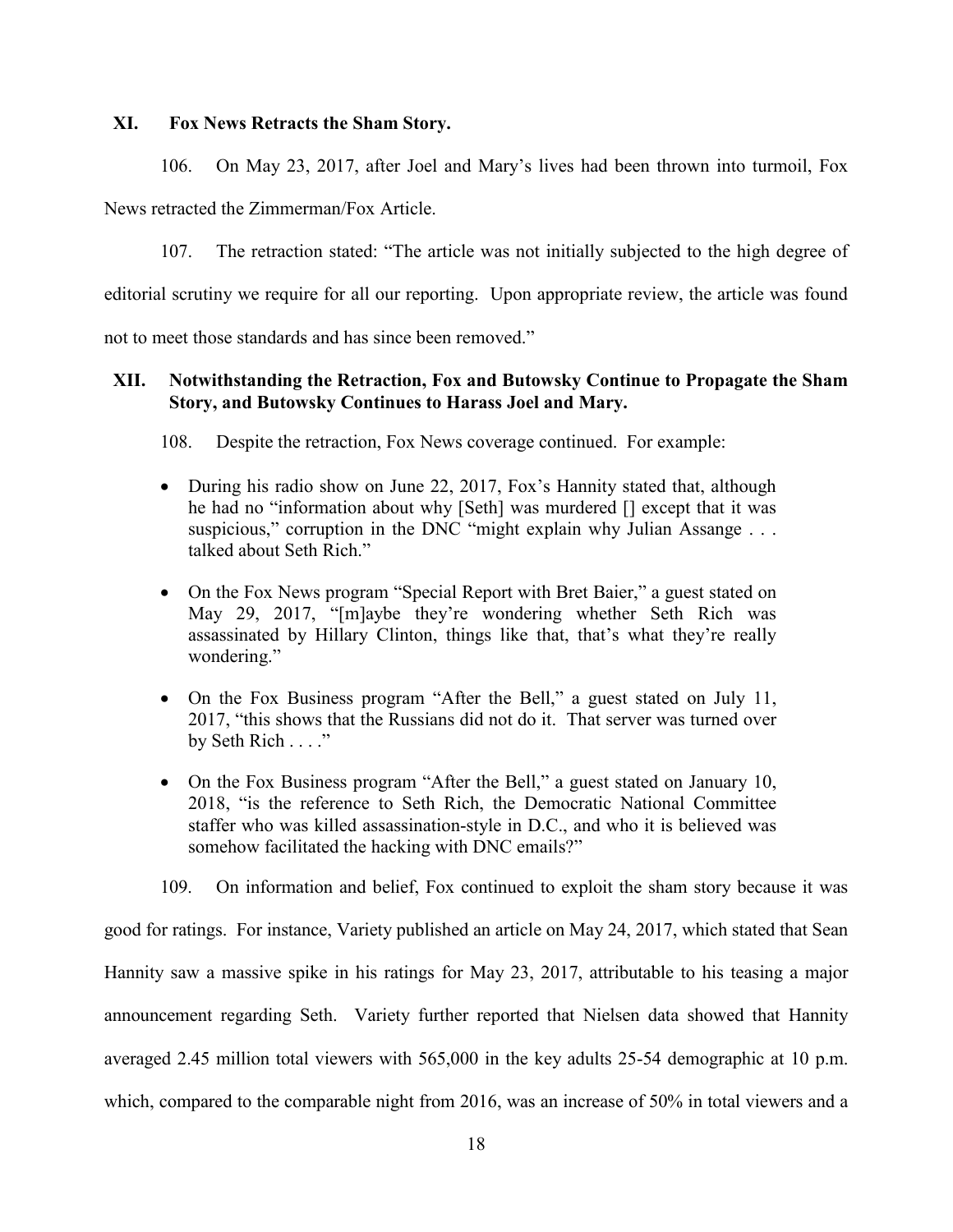68% rise in the demographic. And Fox News was number one in the demographic for the total day,

as well as in total viewers in both primetime and total day.

110. Meanwhile, advertisers were outraged by Fox News's conduct and some eventually

pulled their advertisements from Hannity's show.

111. Butowsky's outrageous conduct also continued. On May 25, 2017, he wrote to Joel

in a text message designated "Private message not to be shared." Butowsky continued to exploit

Joel's emotions:

I kept thinking at some point you would explain the things written about me were not true but you never did. . . . The idea that I conspired to do something which I have no idea what that could've been is complete hogwash made up by this jackass Brad Bauman. In the meanwhile, You should call Malia Zimmerman. She found the person and the gun that was used to shoot your son. That is what you wanted, correct? If you want her phone number text me and I will send it to you. *When you find out who did it you are going to be very very emotional* (emphasis added)*.*

112. On June 26, 2017, Butowsky tweeted: "Fox News story was pulled b/c Rod Wheeler said [he] didn't say a quote . . . How much did DNC pay him?"

113. On August 15, 2017, Butowsky commented live via his Twitter handle "@EdButowsky" that "Seth [sic] parents know it," and, after Matt Couch said "Aaron Rich [Seth's brother] had money from WikiLeaks go into his personal account," Butowsky wrote "[c]orrect" and "[p]arents confirmed."

114. On August 16, 2017, Butowsky told NPR that "every word" of the retracted Zimmerman/Fox Article was true.

115. Earlier this month, the *Washington Times* published an opinion piece that falsely stated, in relevant part, that "[a]ccording to Ed Butowsky, an acquaintance of the family, in his discussions with Joel and Mary Rich, they confirmed that their son transmitted the DNC emails to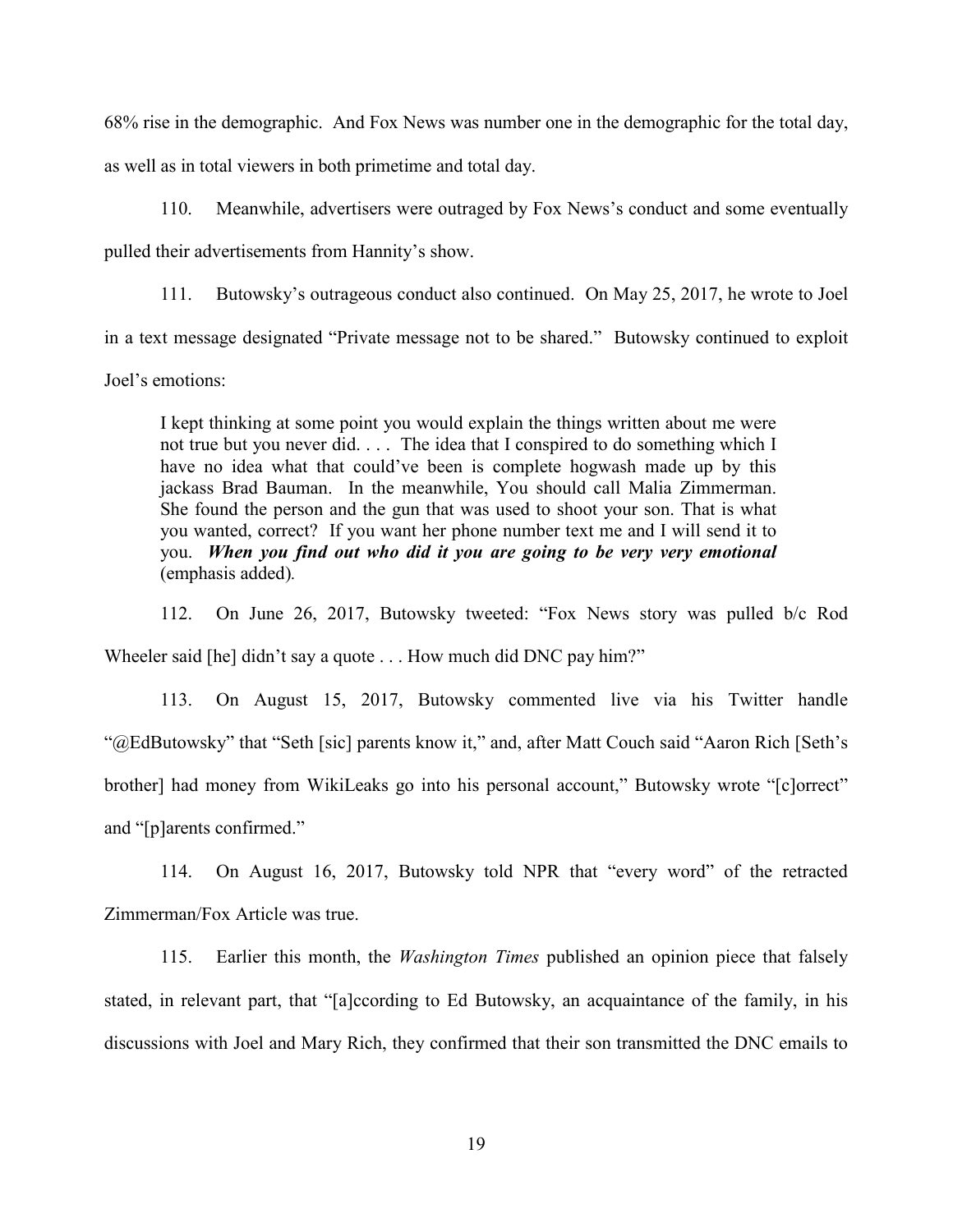Wikileaks." On information and belief, and based on the article itself, Butowsky provided his quote to the article's author.

116. According to a tweet by an author for the Gateway Pundit, earlier this month Butowsky also falsely told her that "Butowsky tells me that he spoke to Mr Rich about @Wikileaks on December 17, 2016 at 3:17pm — and he confirmed his belief that his son was the leaker." The Gateway Pundit then published an article quoting Butowsky.

117. And to this day, Butowsky's outrageous behavior continues via Twitter, and by calling Joel, leaving him voicemails, and sending him text messages.

## **XIII. Joel and Mary Rich Have Been Severely Harmed by Defendants' Conduct.**

118. The extreme outrageousness of Defendants' abhorrent conduct, is confirmed by the

public outrage with which it was met. For example:

- *The Atlantic reported that Fox's* "retraction now will have extremely little effect" because "[t]he impression of Seth Rich as an agent of conspiracy, rather than a victim of violence, is out there, among the public . . . for his family and friends to see [and] will be there forming and informing public opinion."
- CNN reported that "Fox had stirred up an online riot" and when "it removed that inaccurate story, six days after it was published, the riot had grown out of Fox's control."
- *GQ* reported that "[t]he damage is done" because "Fox News has perfected the art of poisoning public discourse with shoddy journalism at best and outright lies at worst" and Fox News "is responsible for the beginning, middle, and end of this entire cruelly exploitative debacle."

119. For their part, Joel and Mary have described how much the scurrilous allegations

about their son and his murder were causing them severe emotional harm. To Mary Rich, Seth's

mother, "[i]t was like burying [her son] all over again."

120. Joel and Mary stated, on May 23, 2017:

Imagine living in a nightmare that you can never wake up from. Imagine having to face every single day knowing that your son was murdered. Imagine you have no answers—that no one has been brought to justice and there are few clues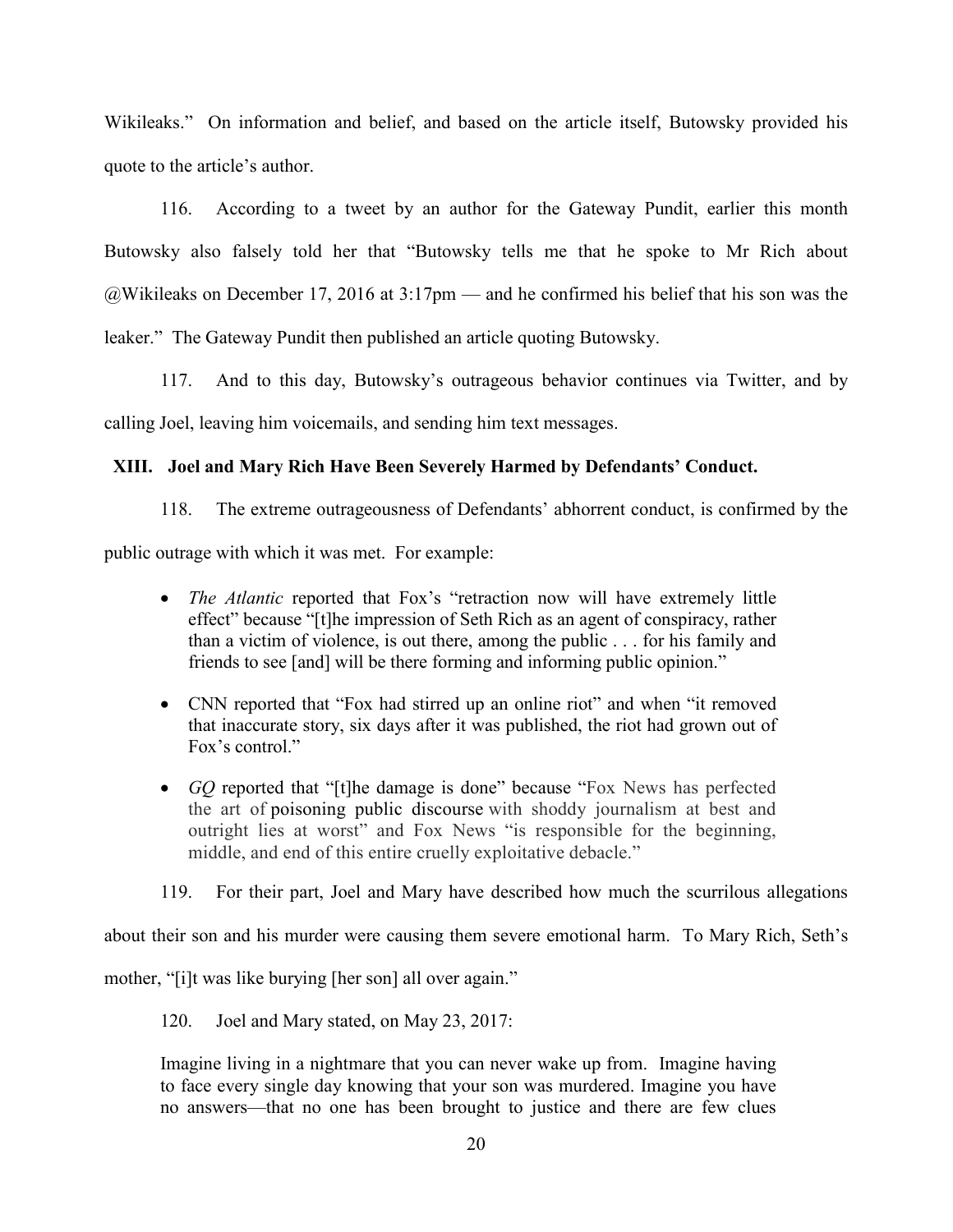leading to the killer or killers. Imagine that every single day, with every phone call you hope that it's the police, calling to tell you that there has been a break in the case.

121. Joel and Mary continued: "Imagine that instead, every call that comes in is a reporter asking what you think of a series of lies or conspiracies about the death. That nightmare is

what our family goes through every day."

122. Joel and Mary went on:

Still, conservative news outlets and commentators continue, day after painful day, to peddle discredited conspiracy theories that Seth was killed after having provided WikiLeaks with emails from the DNC. Those theories, which some reporters have since retracted, are baseless, and they are unspeakably cruel.

123. And Joel and Mary explained:

Despite these facts, our family's nightmare persists. Seth's death has been turned into a political football. Every day we wake up to new headlines, new lies, new factual errors, new people approaching us to take advantage of us and Seth's legacy. It just won't stop. The amount of pain and anguish this has caused us is unbearable. With every conspiratorial flare-up, we are forced to relive Seth's murder and a small piece of us dies as more of Seth's memory is torn away from us.

124. Joel and Mary have been irreparably harmed because whatever opportunity that

existed to investigate and find closure with regard to their son's murder was taken away from them. Defendants' outrageous conduct prevented them from coming to terms with his murder because they were repeatedly forced to relive it.

125. Joel and Mary have been irreparably harmed because of Defendants' actions. Further, as a result of Defendants' actions, Joel and Mary have been deprived of the time and space they need to mourn the death of their son. Whatever progress they had made in accepting Seth's death and moving forward was completely derailed by Defendants' outrageous behavior.

126. The death of a child, particularly one that occurs under violent circumstances, constitutes an enormous blow to surviving parents, and that is certainly true for Joel and Mary.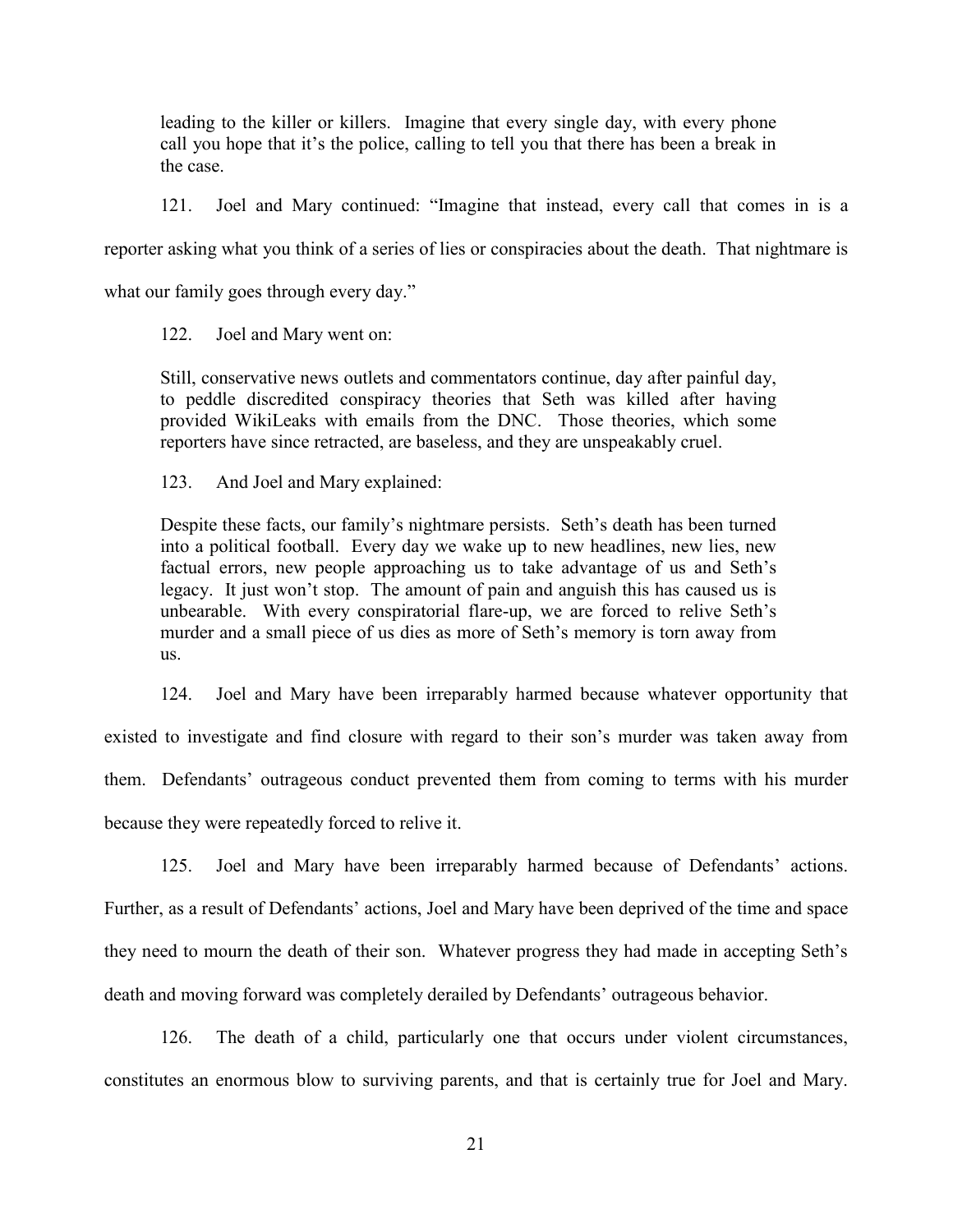However, in light of Defendants' actions, Joel and Mary have been faced with additional losses and traumas not typically experienced by bereaved parents.

127. From the time of Seth's death, Joel and Mary have made every reasonable attempt to deal constructively with the loss. For example, they made repeated attempts to facilitate the criminal investigation.

128. Joel and Mary were beginning to show some improvement in coping with their loss. But the Zimmerman/Fox Article, together with the Defendants' dealings with Joel and Mary leading up to it, constituted an overwhelming assault causing Joel and Mary intense distress.

129. At the present time, Joel and Mary are both exhibiting symptoms consistent with a diagnosis of Post-Traumatic Stress Disorder ("PTSD"). PTSD symptoms are known to take an enormous toll on quality of life, which they have, for Joel and Mary. In Mary's case, her pattern of symptoms is indicative of severe PTSD.

130. Joel and Mary also are exhibiting symptoms of obsessive compulsive behavior. For example, they feel compelled to review the news stories, tweets, and internet material falsely stating that Seth was WikiLeak's source for the DNC emails. Joel and Mary feel that in order to protect and defend their son against attacks on his character, they must read and understand what is being said about him, which has been overwhelming.

131. Mary is also experiencing symptoms consistent with Social Anxiety Disorder. For example, she no longer feels comfortable in public for fear that she will be approached and asked about her son leaking emails to WikiLeaks. Consequently, Mary rarely participates in social activities that she enjoyed prior to Defendants' actions.

132. Compounding matters further and because of Defendants' actions:

A. Joel and Mary are experiencing feelings of anxiety. Their anxiety is continuously triggered by additional stories in the media and by their feeling that they never know what is going to come next.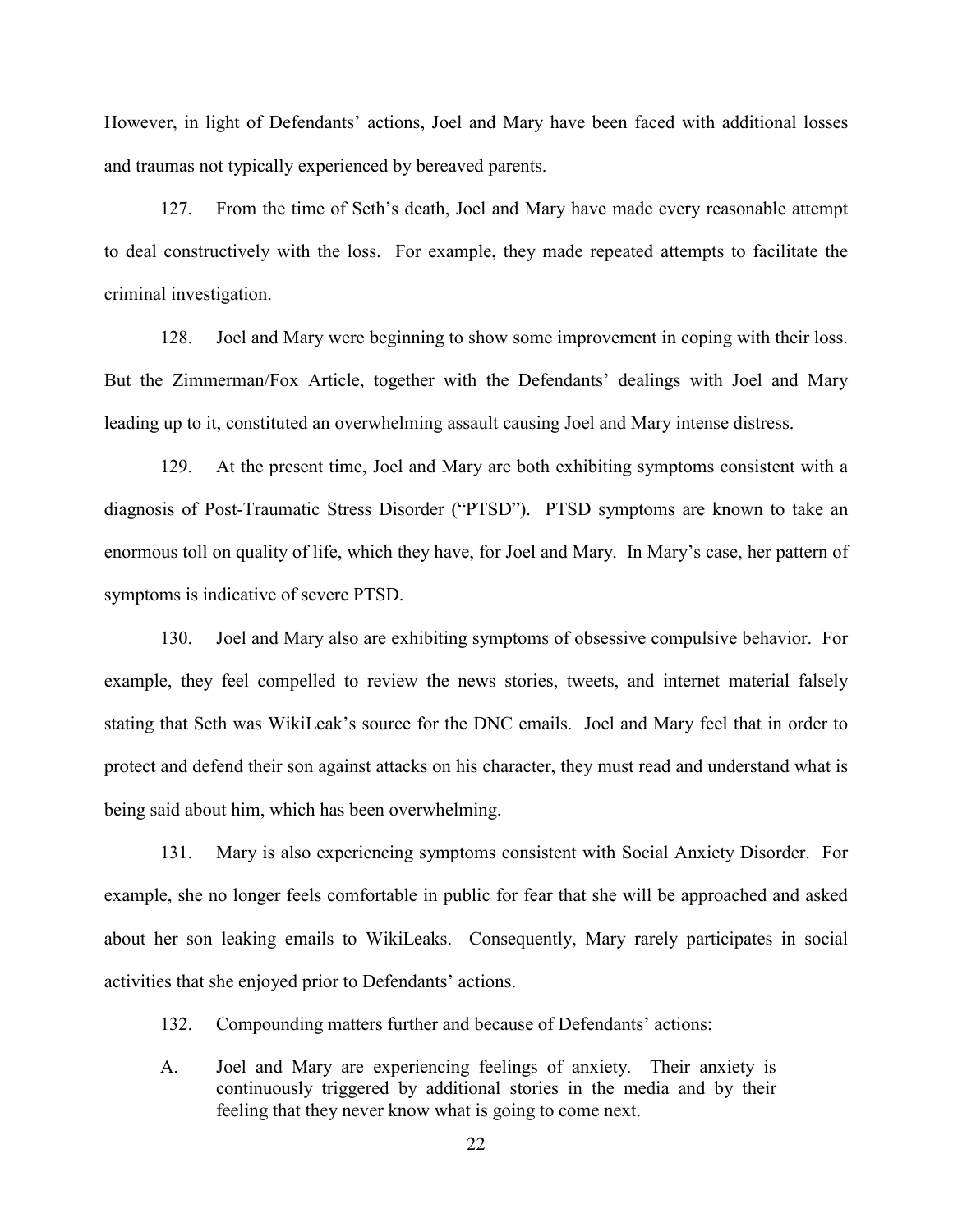- B. Joel and Mary feel vulnerable and have developed a hypersensitivity to potentially being harassed, threatened, and harmed. Consequently, they have installed three video cameras outside their house to detect unwanted visitors.
- C. Joel and Mary are distraught not only because their son has been killed, but also because his good name and reputation have been irreparably harmed.
- D. On a daily basis, Joel and Mary feel that they are being attacked from all sides, and they have no indications that this will ever come to an end.
- E. Joel and Mary's symptoms are repeatedly triggered by the constant stream of news coverage making false accusations and maligning their son.
- 133. In addition to the extreme psychological impact, these circumstances and events

have had a particularly damaging impact on Mary's physical health. Mary had always been the principal breadwinner in the family, bringing in a good salary despite significant preexisting health problems. She was laid off shortly before Seth died and accepted a couple of temporary jobs before landing a new position at "National Write Your Congressman," an organization that helps people become involved in the legislative process. For Mary, this job reflected the positive values that her son had always espoused. Mary received an offer for this position the same night that the Zimmerman/Fox Article aired. Mary became distraught as a result of the Article and subsequent related coverage and was unable to accept the job. Mary's preexisting neurological condition, which was being managed with regular treatment, became aggravated so much that Mary has been unable to return to work. Mary worked her whole life and wanted to continue working. Her inability to do so has substantially diminished her self-esteem and has placed her family under considerable financial strain.

134. All of these factors have had and continue to have a profound impact devastating Joel and Mary's physical health, their mental well-being, and their quality of life.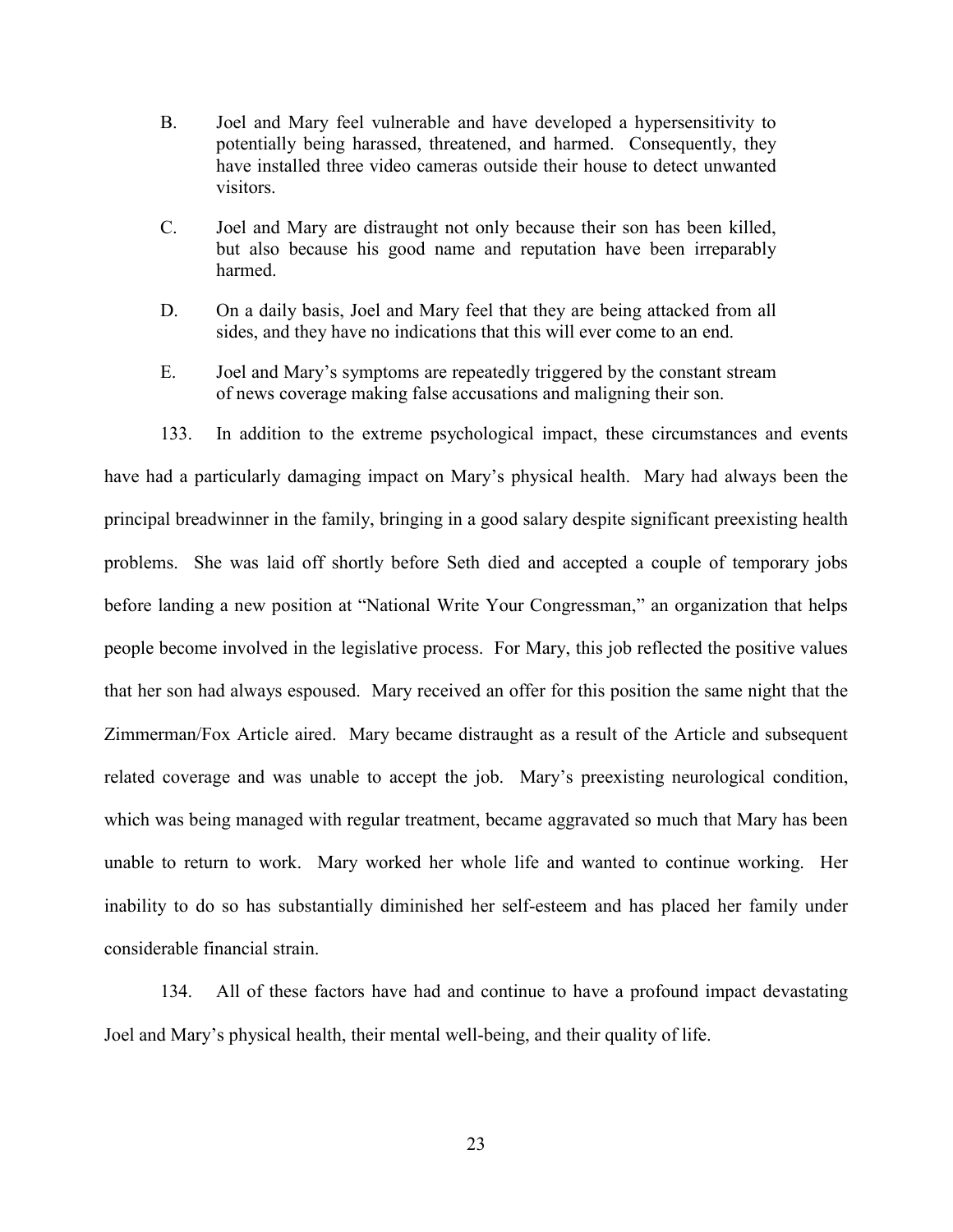## **FIRST CAUSE OF ACTION (Intentional Infliction of Emotional Distress) Against Fox News, Zimmerman, and Butowsky**

135. Plaintiffs hereby repeat, reiterate, and re-allege each and every allegation in each of

the preceding paragraphs as if fully set forth herein.

136. Defendants' conduct was extreme and outrageous. It included, but was not limited,

to:

- A. Butowsky and Zimmerman, acting individually as well as in concert with and on behalf of Fox News, sought out Joel and Mary using deception and capitalizing on their extreme and obvious vulnerability in the wake of their son's murder to use them as pawns to develop the sham story that Fox News could, in turn, report.
- B. Butowsky and Zimmerman, acting individually as well as in concert with and on behalf of Fox News, recruited Wheeler—also a Fox News contributor yet dishonestly professed to be an independent private investigator—purportedly for Joel and Mary but actually to develop the sham story that they knew would harm Joel and Mary.
- C. Butowsky and Wheeler induced Joel and Mary, by false and misleading statements and by omissions, to unwittingly participate in the Defendants' scheme by contracting with Wheeler to "help" solve their son's murder, and to implicate themselves as parents who had commissioned Wheeler, inferring that they were involved in establishing the (fictitious) facts of Defendants' scheme and sham story.
- D. Even though he promised and agreed otherwise with Joel and Mary, Wheeler treated Butowsky, Zimmerman, and Fox News as his clients as they pursued the sham story.
- E. Fox published a false news report on its local WTTG Fox 5 affiliate.
- F. Zimmerman and Fox knowingly published the sham Zimmerman/Fox Article on Fox News and intentionally implicated Joel and Mary by inferring that they were involved in establishing the (fictitious) facts contained in the Zimmerman/Fox Article by noting they had contracted with Wheeler.
- G. Wheeler made multiple statements in the media, against Joel and Mary's wishes and in violation of his contractual agreement with Joel and Mary,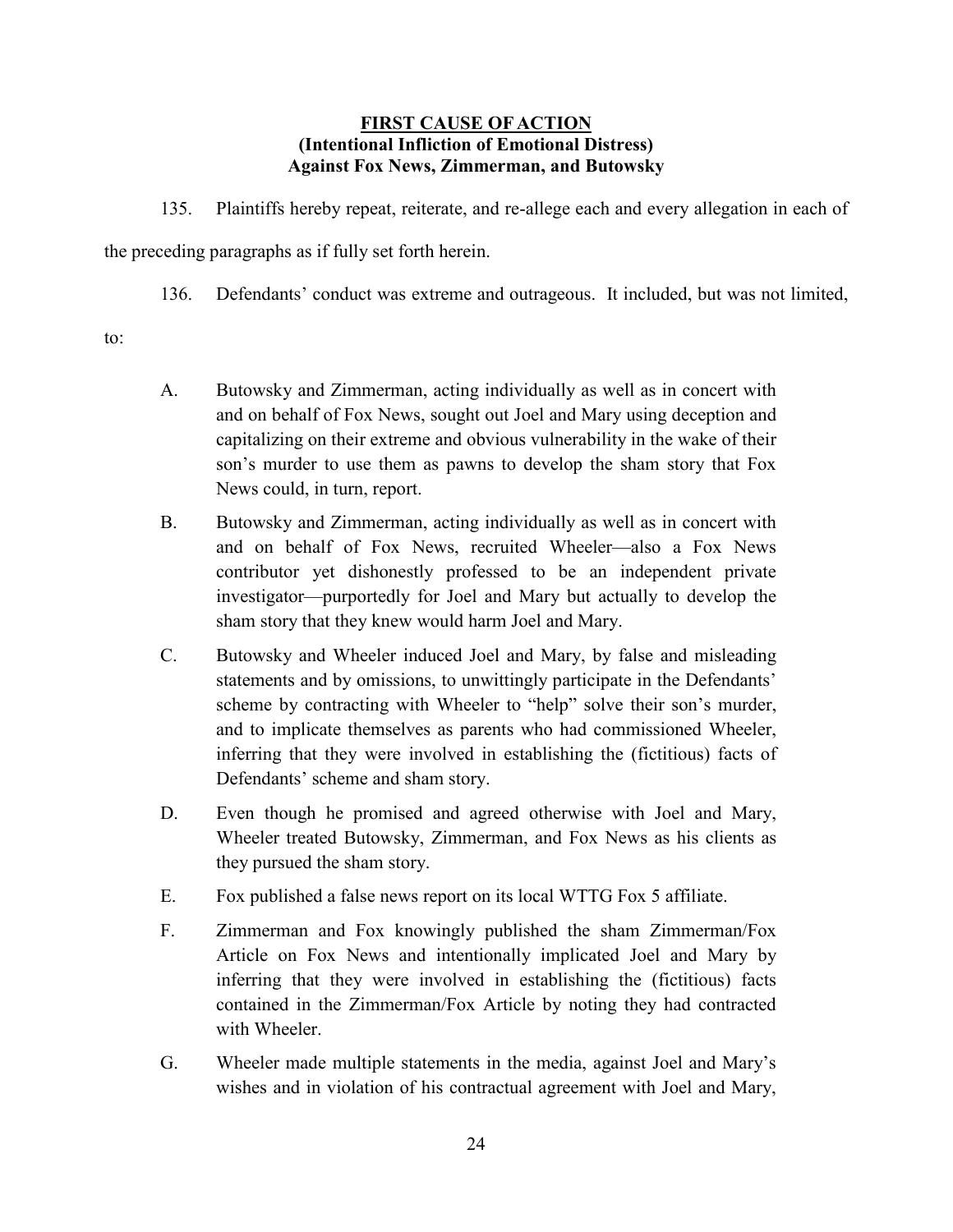which implicated Seth as the source of the DNC emails that WikiLeaks published.

- H. Even after retracting the Zimmerman/Fox Article, Fox News continued to publish and publicize the sham story it knew was fictitious and deeply harmful to Joel and Mary.
- I. Butowsky continues to make fictitious statements and to harass Joel and Mary.
- J. The Defendants have never apologized to Joel and Mary.

137. Defendants each intended to cause, or at the very least disregarded the high probability their acts would cause, severe emotional distress to Joel and Mary. Indeed, Joel and Mary specifically informed Defendants Butowsky and Fox's Zimmerman that they were upset about the false statements about their son.

138. Fox directed its employees and agents Zimmerman and Wheeler to pursue the sham story, worked with Butowsky to develop the same, published the Zimmerman/Fox Article, and, according to Wheeler, told Zimmerman to include in the Zimmerman/Fox Article fictitious allegations that Seth provided the DNC emails to WikiLeaks.

139. Butowsky, individually and in concert with Zimmerman (herself acting at Fox's direction and control), recruited Wheeler to engage with Joel and Mary and helped to develop the sham story for the Zimmerman/Fox Article that was reported repeatedly and publicized by Fox News. Butowsky developed the Zimmerman/Fox Article, together with Fox's Zimmerman and Wheeler, and worked with Fox News to publish it. Butowsky also corresponded with Fox News producers and on-air talent to promote the sham story. Butowsky continues to harass Joel and Mary with text messages, emails, and voicemails, and by making public statements that the fictitious allegations of the Zimmerman/Fox Article are true and falsely stating that Joel confirmed that Seth gave the DNC emails to WikiLeaks.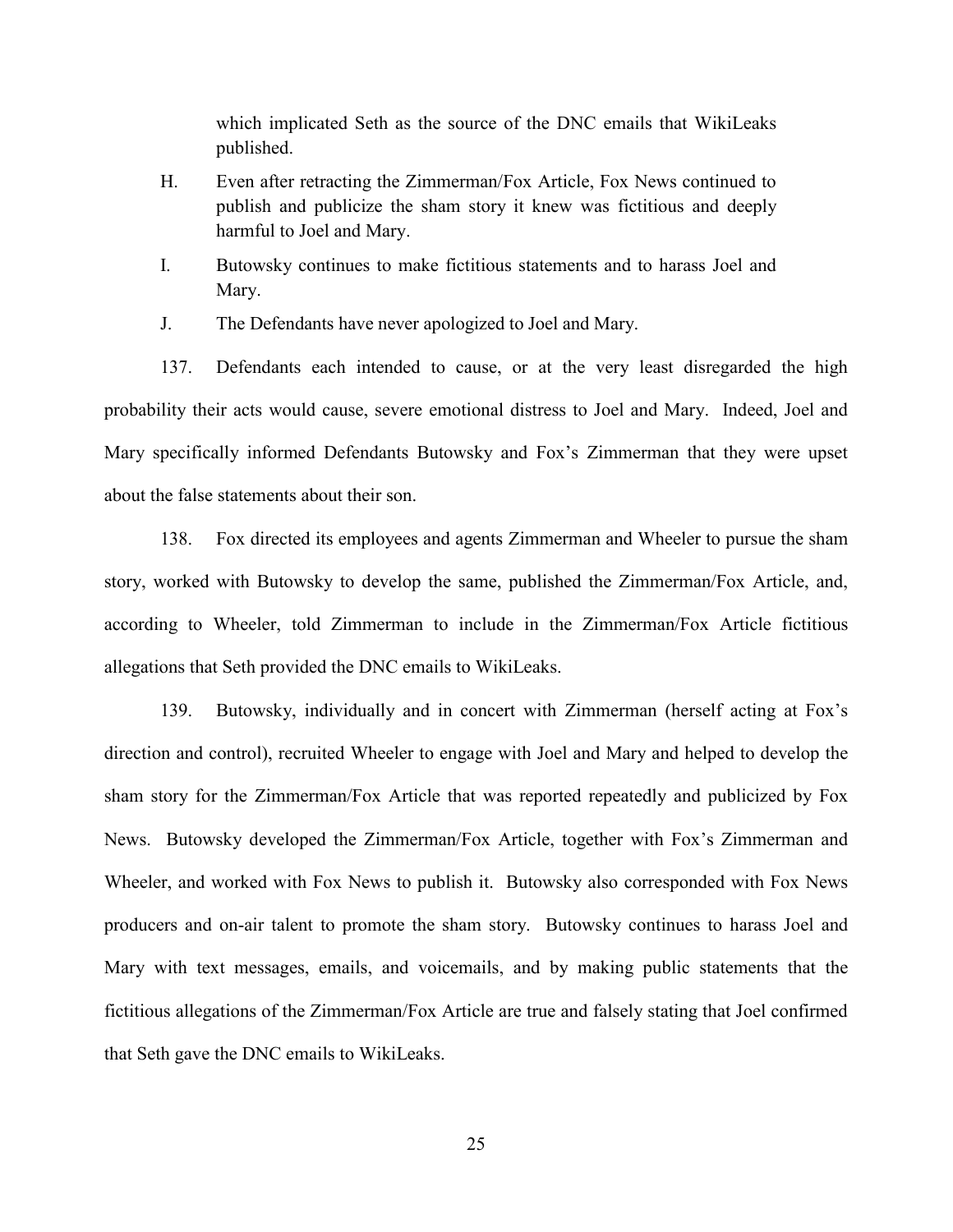140. Fox's Zimmerman, individually, in concert with Butowsky, and at Fox's direction, recruited Wheeler to engage with Joel and Mary and helped to develop the sham story for the Zimmerman/Fox Article that was reported repeatedly and publicized by Fox News. Fox's Zimmerman wrote the Zimmerman/Fox Article and worked with Butowsky and Fox News to publish it.

141. These actions were so outrageous in character and so extreme in degree as to go beyond all possible bounds of decency and are atrocious and utterly intolerable in a civilized community.

142. Fox News is vicariously liable for the conduct of its employees and/or agents Zimmerman and Wheeler because Fox authorized, directed, participated in, consented to, and/or ratified the conduct giving rise to such damages such that it was complicit in that conduct.

143. Zimmerman and Wheeler were acting within the scopes of their employment and/or agency with Fox News when they engaged in the conduct described above that resulted in severe emotional distress to Joel and Mary.

144. Upon information and belief, Fox News controlled the methods and means of the conduct of Zimmerman, Butowsky, and Wheeler. It also took an affirmative, active part in the commission of their acts, from which the injury resulted.

### **SECOND CAUSE OF ACTION (Aiding and Abetting Intentional Infliction of Emotional Distress) Against Fox News, Zimmerman, and Butowsky**

145. Plaintiffs hereby repeat, reiterate, and re-allege each and every allegation in each of the preceding paragraphs as if fully set forth herein.

146. Fox News aided and abetted the intentional infliction of emotional distress by Butowsky and Zimmerman by, among other things, providing them with the means, platform, and network through which to develop a sham story using an investigation that Joel and Mary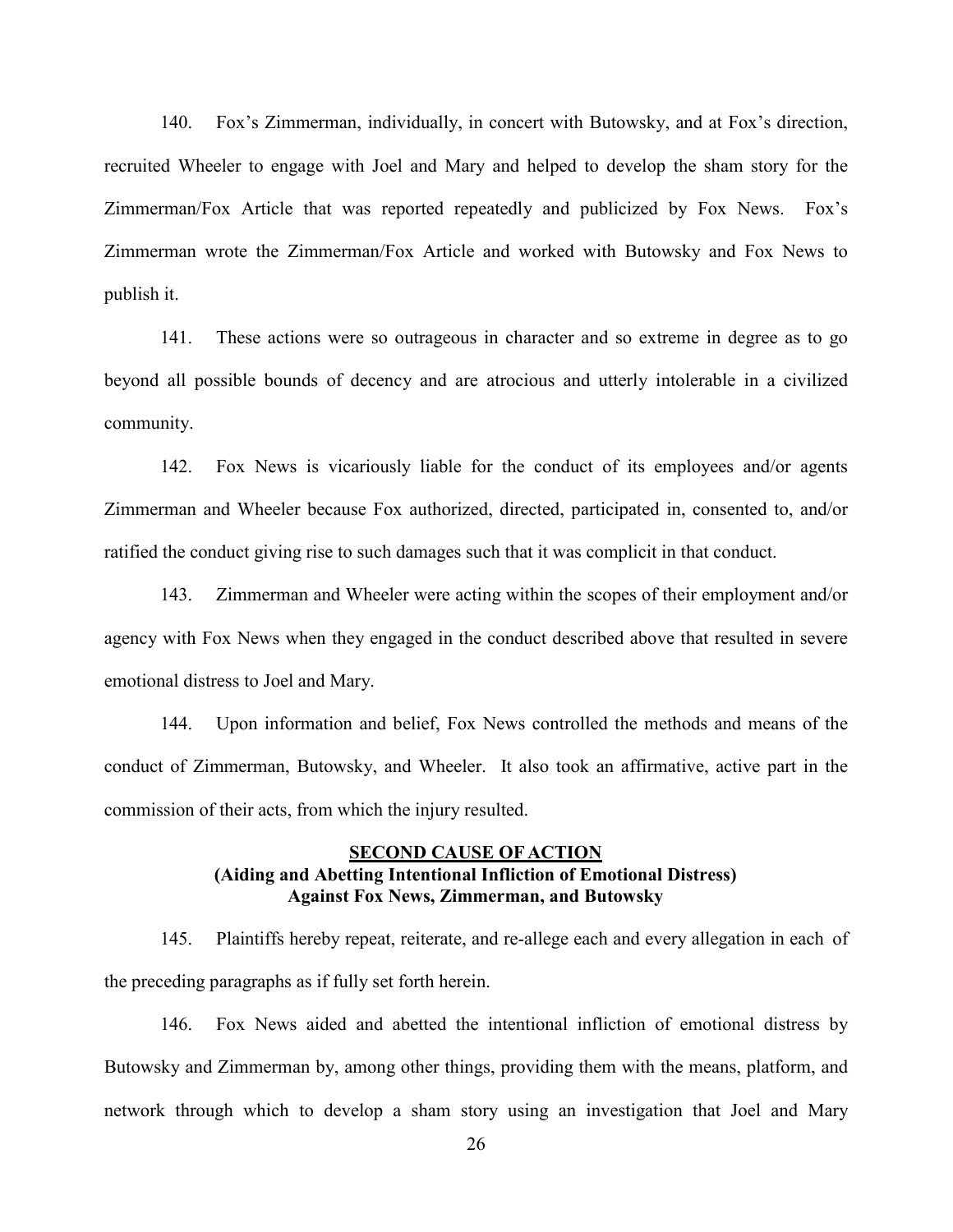purportedly commissioned that became the basis for the Zimmerman/Fox Article and other media coverage, including by Fox News.

147. Fox News knew that Butowsky and Zimmerman were engaged in tortious conduct toward Joel and Mary.

148. Fox News was aware of its role in Butowsky's and Zimmerman's tortious activity. It provided substantial assistance to that tortious activity, including, but not limited to: (a) regularly communicating with Butowsky and Zimmerman about the development of a sham story using an investigation that Joel and Mary purportedly commissioned that became the basis for the Zimmerman/Fox Article and other media coverage, including by Fox News; (b) providing resources and direction to Zimmerman to develop a sham story using an investigation that Joel and Mary purportedly commissioned that became the basis for the Zimmerman/Fox Article and other media coverage, including by Fox News; and (c) providing direction to Wheeler as he assisted Butowsky and Zimmerman in developing a sham story using an investigation that Joel and Mary purportedly commissioned that became the basis for the Zimmerman/Fox Article and other media coverage, including by Fox News.

149. Butowsky aided and abetted the intentional infliction of emotional distress by Fox News and Zimmerman by, among other things, recruiting Wheeler, connecting Wheeler with Joel and Mary, encouraging Joel and Mary to enter into the contract with Wheeler by making false assurances, inducing Joel and Mary to implicate themselves as participants in Defendants' development of a sham story that became the basis for the Zimmerman/Fox Article and other media coverage, including by Fox News, and coordinating with Wheeler, Zimmerman, and Fox News to publish the Zimmerman/Fox Article and to widely publicize the sham story.

150. Butowsky knew that Fox News and Fox's Zimmerman were engaged in tortious conduct toward Joel and Mary.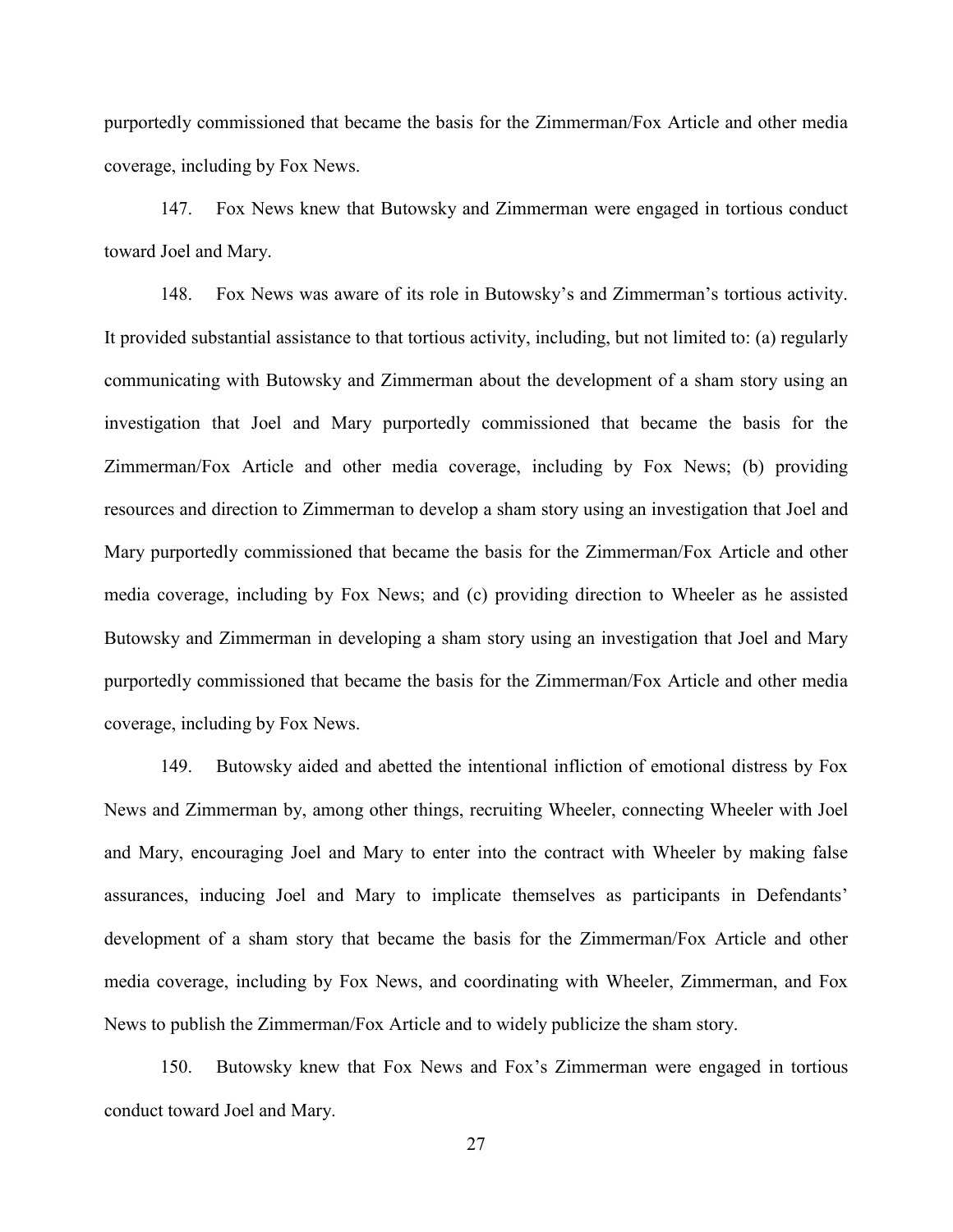151. Butowsky knew that, when Fox News published the Zimmerman/Fox Article, it relied upon false and fabricated facts.

152. Butowsky was aware of his role in Fox News's and Zimmerman's tortious activity at the time he provided such assistance, and Butowsky knowingly provided substantial assistance to Fox's Zimmerman and Fox News as they developed a sham story using an investigation that Joel and Mary purportedly commissioned that became the basis for the Zimmerman/Fox Article and other media coverage, including by Fox News.

153. Fox's Zimmerman aided and abetted the intentional infliction of emotional distress by Fox News and Butowsky by, among other things, working with Butowsky and Wheeler to develop a sham story using an investigation that Joel and Mary purportedly commissioned that became the basis for the Zimmerman/Fox Article and other media coverage, including by Fox **News**.

154. Fox's Zimmerman knew that Butowsky and Fox News were engaged in tortious conduct toward Joel and Mary.

155. Fox's Zimmerman knew that, when Fox News published the Zimmerman/Fox Article, it relied upon false and fabricated facts.

156. Fox's Zimmerman was aware of her role in an overall tortious activity at the time she provided such substantial assistance to Butowsky and Fox News as they developed a sham story using an investigation that Joel and Mary purportedly commissioned that became the basis for the Zimmerman/Fox Article and other media coverage, including by Fox News.

## **THIRD CAUSE OF ACTION (Conspiracy to Commit Intentional Infliction of Emotional Distress) Against Fox News, Zimmerman, and Butowsky**

157. Plaintiffs hereby repeat, reiterate, and re-allege each and every allegation in each of the preceding paragraphs as if fully set forth herein.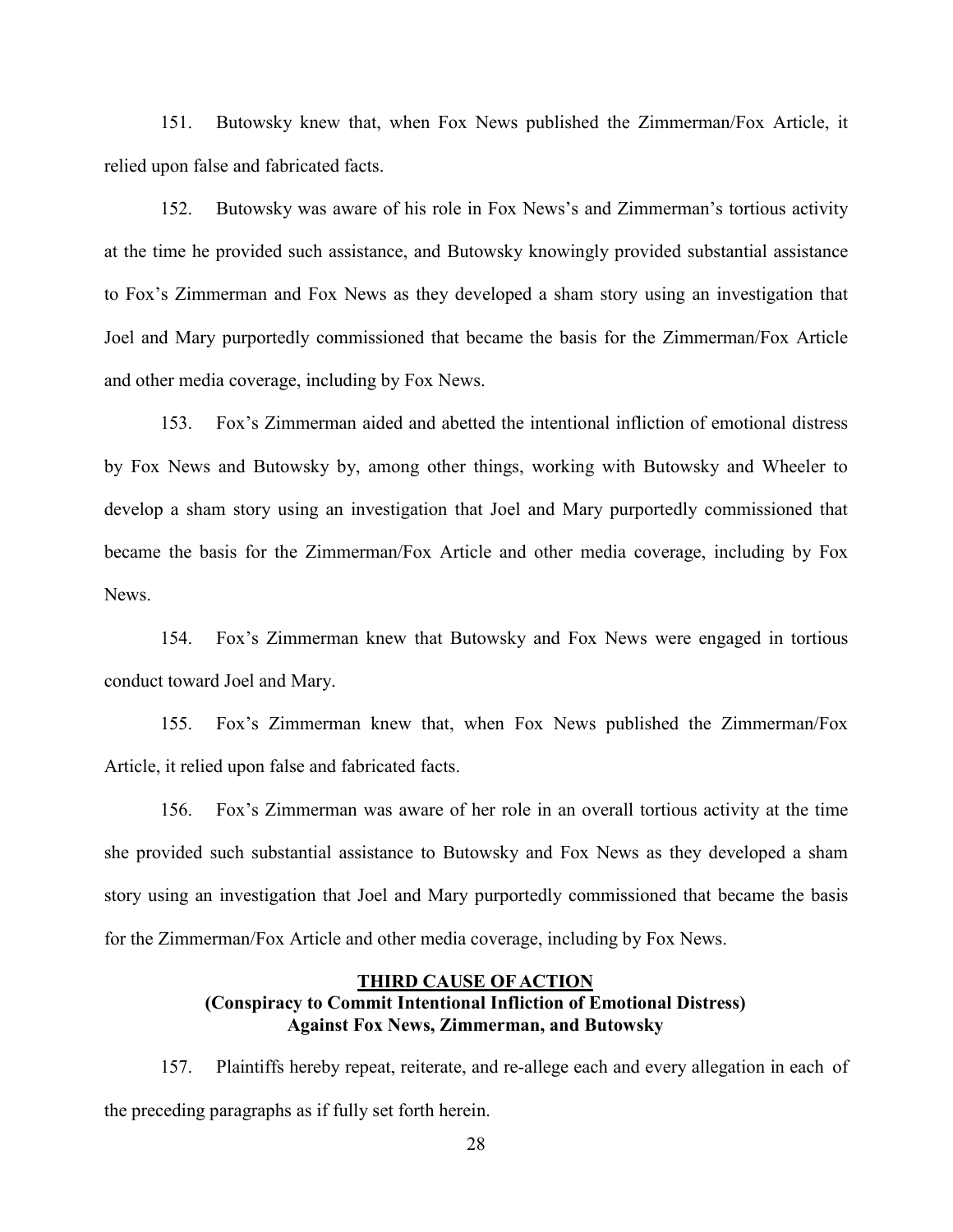158. Butowsky, Zimmerman, and Fox News agreed to develop a sham story implicating Joel and Mary that became the basis for the Zimmerman/Fox Article and other media coverage, including by Fox News, and thereby intentionally inflicted, or at the very least disregarded the high probability their acts would cause, severe emotional distress to Joel and Mary.

159. As part of the development of the sham story for the Zimmerman/Fox Article, Butowsky, Zimmerman, and Fox News agreed to induce Joel and Mary to hire Wheeler, to induce Joel and Mary to unknowingly take part in Defendants' conspiracy to disseminate the fiction that Seth provided the DNC emails to WikiLeaks, and to develop, publish (and republish) the sham story.

160. Fox News, Butowsky, and Fox's Zimmerman formed their first agreement to create the sham story using an investigation that Joel and Mary purportedly commissioned for the Zimmerman/Fox Article, upon information and belief, before recruiting Wheeler to act as an "independent" private investigator for Joel and Mary.

161. Fox News, Butowsky, and Fox's Zimmerman also agreed and acted in furtherance of their conspiracy when they recruited Wheeler and met with him in Washington, D.C. on February 28, 2017, to explain their scheme and goal to Wheeler.

162. Wheeler agreed, upon information and belief, at the February 28, 2017, meeting to assist Fox News, Butowsky, and Fox's Zimmerman in creating the sham story for the Zimmerman/Fox Article as well as Fox News's publishing (and republishing) of that sham story.

163. Butowsky and Wheeler, acting on behalf of Fox News, agreed not to disclose to Joel and Mary their plan or the fact that they were working with Fox's Zimmerman.

164. Butowsky and Wheeler acted in furtherance of the conspiracy when they induced Joel and Mary to engage Wheeler as a private investigator, including when they did not tell Joel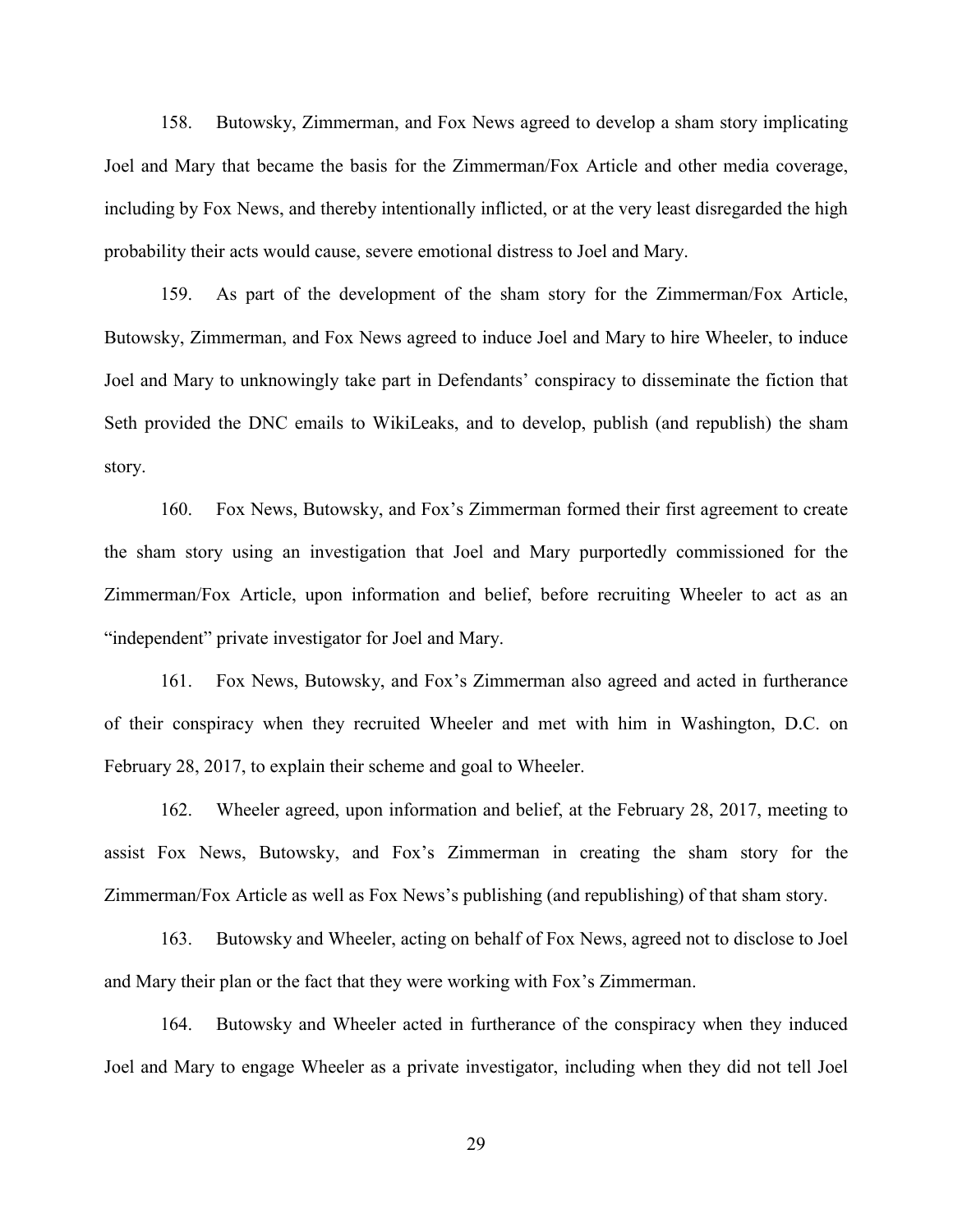and Mary that Wheeler and Butowsky were working with Zimmerman, on behalf of Fox News, to create the sham story.

165. Fox's Zimmerman intentionally participated in the furtherance of the scheme and purpose by writing the Zimmerman/Fox Article and working with Butowsky and Wheeler to develop the sham story using an investigation that Joel and Mary purportedly commissioned for inclusion in the Zimmerman/Fox Article and other media coverage, including by Fox News.

166. Fox's Zimmerman and Butowsky knew that the Zimmerman/Fox Article was fictitious when Fox News published it.

167. Fox News intentionally participated in the furtherance of the plan and purpose by publishing the Zimmerman/Fox Article, directing Zimmerman as she worked with Butowsky and Wheeler to develop the sham story using an investigation that Joel and Mary purportedly commissioned for inclusion in the Zimmerman/Fox Article, and continuing to publish (and republish) the sham story both before and after retracting the Zimmerman/Fox Article.

168. On information and belief, Fox News knew that Zimmerman, Butowsky, and Wheeler were engaging with Joel and Mary under false pretenses, so they could develop the sham story for the Zimmerman/Fox Article.

169. Wheeler intentionally participated in the furtherance of the scheme and purpose by, among other things, inducing Joel and Mary to engage him under false pretenses while omitting the fact that he was working with Butowsky and Fox's Zimmerman on the sham story for the Zimmerman/Fox Article, communicating with Zimmerman and Butowsky regarding his investigation, appearing multiple times as a paid Fox News commentator and stating that the sham story in the Zimmerman/Fox Article was true, and confirming publicly that "I am of the personal opinion that the information/article reported by FoxNews Channel was essentially correct."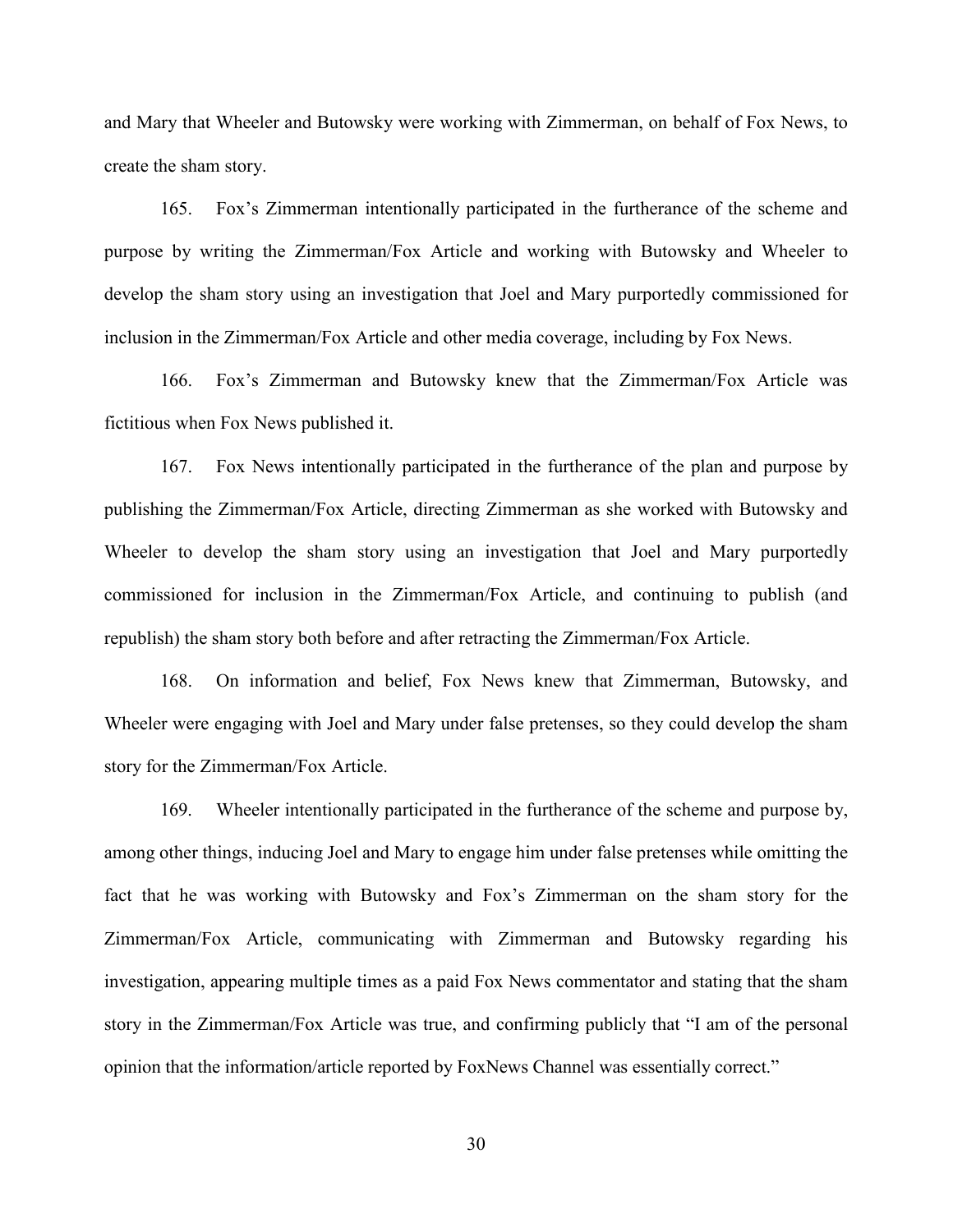170. Wheeler knew that the Zimmerman/Fox Article was fictitious when Fox News published it, and Wheeler knew that Butowsky and he were engaging with Joel and Mary under false pretenses, so they could develop the sham story for the Zimmerman/Fox Article and Fox News's publishing (and republishing) it.

171. The Defendants' agreements and intentional participation in their plan to develop a sham story using an investigation that Joel and Mary purportedly commissioned that became the basis and for the Zimmerman/Fox Article and other media coverage, including by Fox News, resulted in severe injury to Joel and Mary.

### **FOURTH CAUSE OF ACTION (Tortious Interference with Contract) Against Fox News, Zimmerman, and Butowsky**

172. Plaintiffs hereby repeat, reiterate, and re-allege each and every allegation in each of the preceding paragraphs as if fully set forth herein.

173. Fox News, Fox's Zimmerman, and Butowsky knew of the existence and the terms of the valid contract between Wheeler and Joel and Mary.

174. Fox News, Fox's Zimmerman, and Butowsky intentionally and improperly procured Wheeler's breach of that contract, including by seeking confidential information from Wheeler without Joel and Mary's consent and working with Wheeler to make media appearances to discuss his investigation of Seth's murder.

175. Zimmerman's and Butowsky's acts were improper because they induced Wheeler to violate the terms of his agreement with Joel and Mary, including by inducing Wheeler to make statements to them and in the media without Joel and Mary's consent, and because Fox's Zimmerman and Butowsky used Wheeler's statements as a basis to publish the Zimmerman/Fox Article regardless of whether those statements were true or false.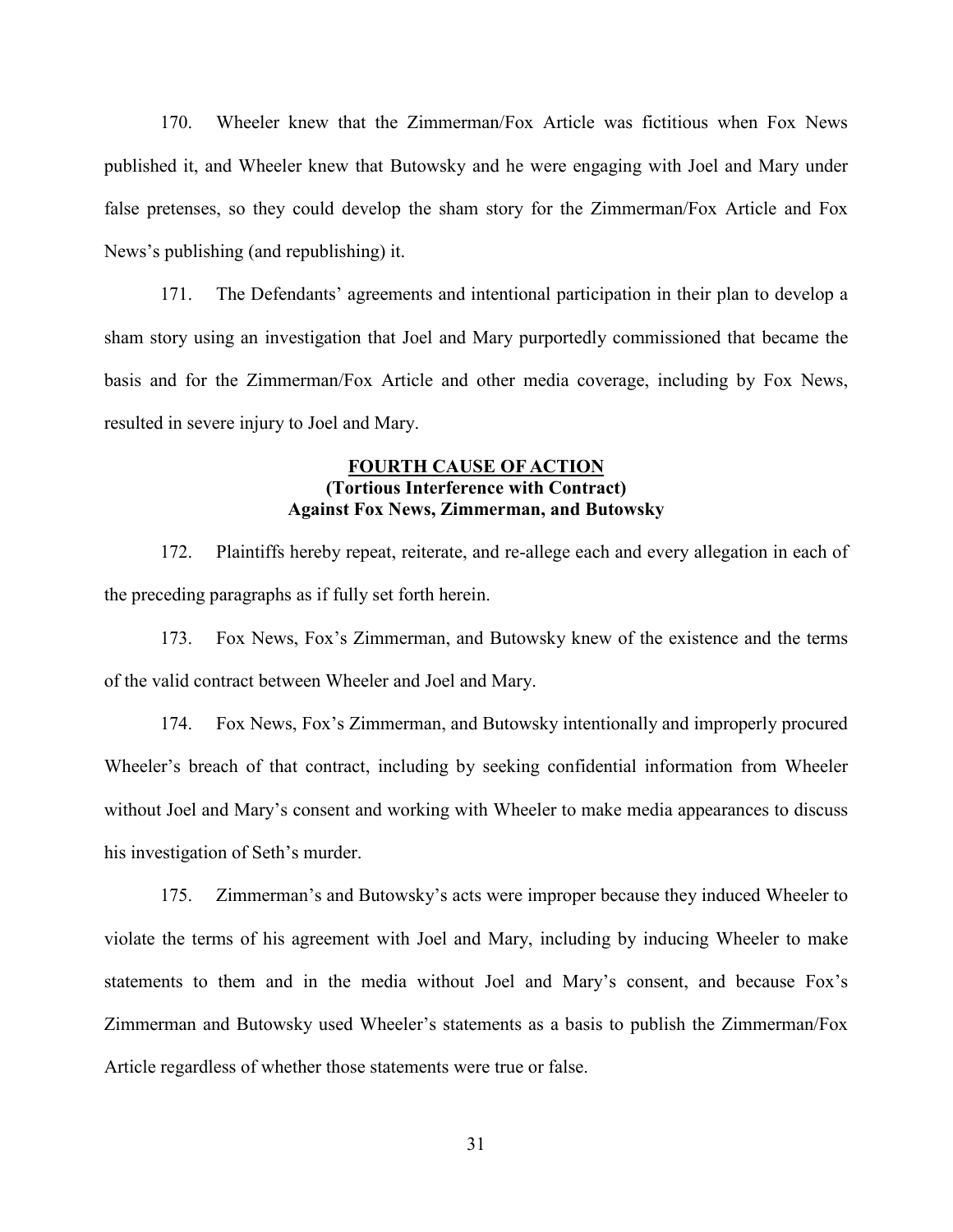176. Joel and Mary suffered significant damage as a result of this interference with their contract with Rod Wheeler.

177. Butowsky and Fox's Zimmerman engaged in conduct that was wanton and in reckless and knowing disregard of Joel and Mary's rights.

### **FIFTH CAUSE OF ACTION (Negligent Supervision and/or Retention) Against Fox News**

178. Plaintiffs hereby repeat, reiterate, and re-allege each and every allegation in each of the preceding paragraphs as if fully set forth herein.

179. On information and belief, Zimmerman is an investigative journalist for Fox News and, therefore, Fox News and Zimmerman have an employer-employee relationship.

180. Wheeler was a paid contractor of, and frequent contributor to, Fox News and, therefore, Wheeler is an employee and/or an independent contractor of Fox.

181. Fox News knew or should have known of the tortious propensities of Zimmerman and Wheeler prior to their tortious conduct that inflicted emotional distress on Joel and Mary.

182. Zimmerman and Wheeler engaged in tortious conduct against Joel and Mary on Fox News's premises and/or using property of Fox News.

183. In the alternative to Fox News's vicarious liability for its employees' and/or agents' intentional torts against Joel and Mary, Fox News is directly liable for its negligent supervision and/or retention of Zimmerman and Wheeler.

184. Joel and Mary are entitled to damages as a result of Fox News's negligent supervision and/or retention of Zimmerman and Wheeler.

### **PRAYER FOR RELIEF**

WHEREFORE, Plaintiffs pray that the Court enter judgment in Plaintiffs' favor and against Defendants, containing the following relief: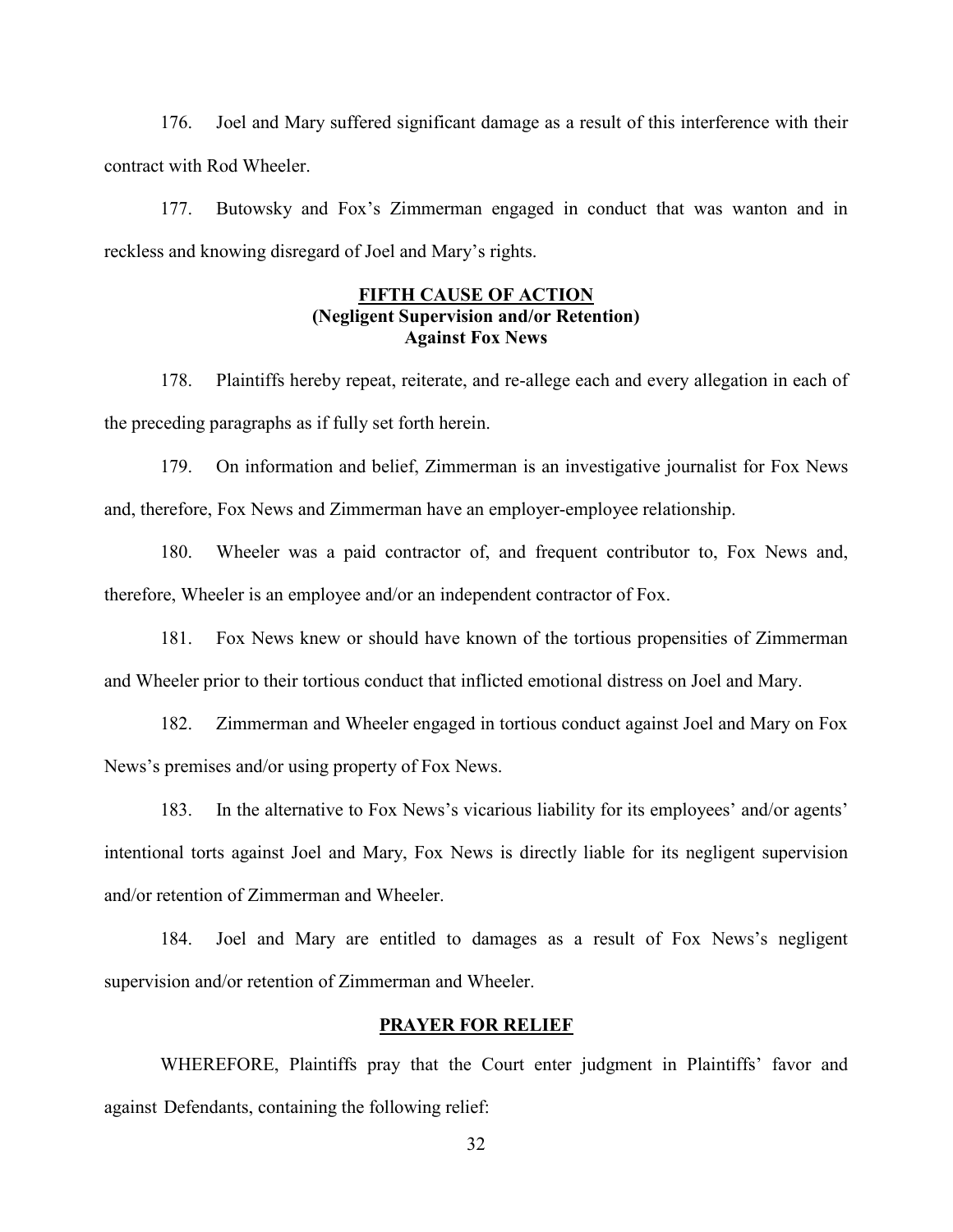a. An award of damages in an amount to be determined at trial, plus prejudgment interest, to compensate Plaintiffs for all monetary and/or economic damages;

b. An award of damages in an amount to be determined at trial, plus prejudgment interest, to compensate Plaintiffs for all non-monetary and/or compensatory damages, including, but not limited to, compensation for mental anguish and emotional distress, emotional pain and suffering, and any other physical and mental injuries;

c. An award of punitive damages;

d. An award of costs that Plaintiff has incurred in this action, as well as reasonable attorneys' fees to the fullest extent permitted by law; and

e. Such other and further relief as the Court may deem just and proper, including injunctive relief.

#### **JURY DEMAND**

Plaintiffs hereby demand a trial by jury on all issues of fact and damages stated herein.

Dated: March 13, 2018 By: /s/ Eli J. Kay-Oliphant Eli J. Kay-Oliphant

> MASSEY & GAIL LLP Leonard A. Gail (*pro hac vice* pending) Eli J. Kay-Oliphant (EK8030) Suyash Agrawal (SA2189) 50 East Washington Street, Suite 400 Chicago, IL 60602 Telephone: (312) 283-1590 lgail@masseygail.com ekay-oliphant@masseygail.com sagrawal@masseygail.com

SUSMAN GODFREY LLP Arun Subramanian (AS2096) Elisha Barron (EB6850) Gloria Park (GP0913) 1301 Avenue of the Americas,  $32<sup>nd</sup>$  Floor New York, NY 10019